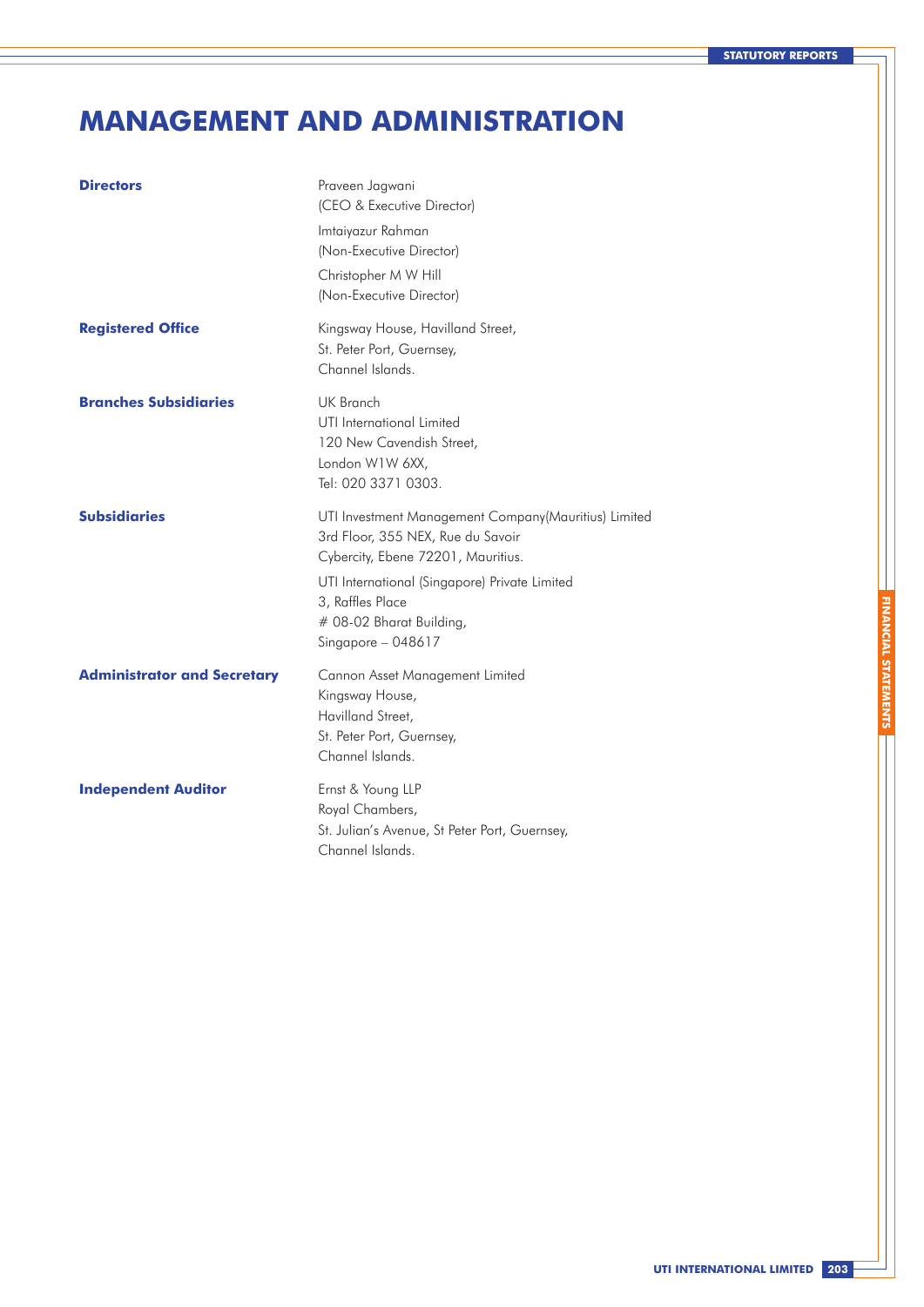

# **DIRECTORS' REPORT**

The Directors present their report and the audited Consolidated Financial Statements for the year ended 31 March 2021.

#### **PRINCIPAL ACTIVITIES**

UTI International Limited (the 'Company', the 'Group' or 'UTI International') is a 100% subsidiary of UTI Asset Management Company Limited, a Company incorporated in India ('UTI AMC'). UTI International operates from its head office (HO) in Guernsey and its branch in London. UTI International has two wholly owned subsidiaries - UTI Investment Management Company(Mauritius) Limited ('UTI Mauritius') in Mauritius and UTI International (Singapore) Private Limited ('UTI Singapore') in Singapore. The Company, UTI Mauritius and UTI Singapore collectively form the UTI International Group (the 'Group').

The principal activities of the Group are the management and marketing of the Mauritius, Cayman and Ireland domiciled offshore funds setup by the erstwhile Unit Trust of India ('UTI') or UTI AMC and its subsidiaries, marketing of the domestic mutual fund schemes of UTI AMC in overseas markets and acting as Manager / Advisor to those entities investing in India through the Foreign Portfolio Investor ('FPI') route / regime. The Company manages The UTI India Fund Limited ('India Fund'), The India Pharma Fund Limited. ('Pharma Fund'), The India Debt Opportunities Fund Limited (IDOF). However, IDOF now stands redeemed as of March 19, 2019. UTI Mauritius acts as an investment Manager to Shinsei UTI India Fund (Mauritius) Limited ('Shinsei Fund'), The UTI Rainbow Fund Limited ('Rainbow Fund'), and UTI Wealth Creator Fund 4. UTI Singapore acts as manager to UTI Spectrum Fund Limited ('Spectrum Fund'), South African Rand Money Market Fund, UTI Indian Fixed Income Fund Plc, UTI Phoenix Fund SPC, UTI Chronos Fund SPC, UTI Goldfinch Funds Plc, Indian Credit Opportunities Fund Pte. Ltd. and acts as sub-manager to United China India Dynamic Growth Fund, Emirates Islamic India Equity Fund, KB India Growth Fund, India Dynamic Equity Fund and India Balanced Fund.

#### **GOING CONCERN**

**CORPORATE OVERVIEW**

The Director have made an assessment of going concern for the period to 30 June 2022, including consideration of the ongoing impact of the Covid-19 global pandemic on the Company and the Group. They consider that the Company and the Group have adequate financial resources which includes Cash and Cash equivalents of GBP 17,443,473 and Financial assets at fair value through P/L (Investments in Liquid Funds) of GBP 31,379,104 after meeting the operational expenses of the group of GBP 7,189,668 and having sufficient funds to meet the current liabilities of the group of GBP 2,594,050 to continue in operational existence for the period to  $30<sup>th</sup>$  June 2022 and therefore, continue to adopt the going concern basis of accounting in preparing the financial statements. Refer to note 2.1.1 for detailed disclosure on going concern.

#### **RESULTS AND DIVIDEND**

The Group's results for the period are set out in the consolidated statement of comprehensive income. The result of UTI International Group shows a Profit of (GBP 14,649,061) (2020: loss of GBP 5,769,234). No dividend has been declared in current year (2020: GBP Nil)

#### **DIRECTORS**

The Company's Directors who served during the period and to the date of this report are listed on page 203.

#### **STATEMENT OF DIRECTORS' RESPONSIBILITIES**

The Directors are responsible for preparing the Financial Statements in accordance with applicable Guernsey law and International Financial Reporting Standards (IFRS). Guernsey Company Law requires the Directors to prepare Financial Statements for each financial year, which give a true and fair view of the state of affairs of the Company and of the profit or loss of the Company for that period. In preparing these Consolidated Financial Statements, the Directors should:

- Select suitable accounting policies and then apply them consistently;
- Make judgments and estimates that are reasonable and prudent;
- Ensure that applicable accounting standards have been followed subject to any material departure disclosed and explained in the financial statements; and
- Prepare the Financial Statements on the going concern basis unless it is inappropriate to assume that the Company will continue in business.

The Directors are responsible for keeping proper accounting records which disclose with reasonable accuracy at any time the financial position of the Company and to enable them to ensure that the Financial Statements comply with Companies (Guernsey) Law, 2008 and the Protection of Investors (Bailiwick of Guernsey) Law, 1987. Furthermore, the Directors are responsible for ensuring under Rule 2.2.4 of The Licensees (Capital Adequacy) Rules 2010 that the Company has sufficient gross capital to meet its commitments and to withstand the risks to which its business is subject.

They are also responsible for safeguarding the assets of the Company and hence for taking reasonable steps for the prevention and detection of fraud and other irregularities. So far as each of the Directors is aware, there is no relevant audit information of which the Company's auditor is unaware, and each has taken all the steps he ought to have taken as a Director to make himself aware of any relevant audit information and to establish that the Company's auditor is aware of that information.

The directors have, at the time of approving the financial statements, assessed the potential impact of the COVID-19 global pandemic on the Company and the Group. Refer to note 2 for the detailed disclosure.

Ernst & Young LLP has indicated its willingness to continue in office and offers itself for re-appointment at the forthcoming Annual General Meeting.

| Director: Praveen Jagwani | Christopher M W Hill |
|---------------------------|----------------------|
|                           |                      |

Date: 27 April 2021 27 April 2021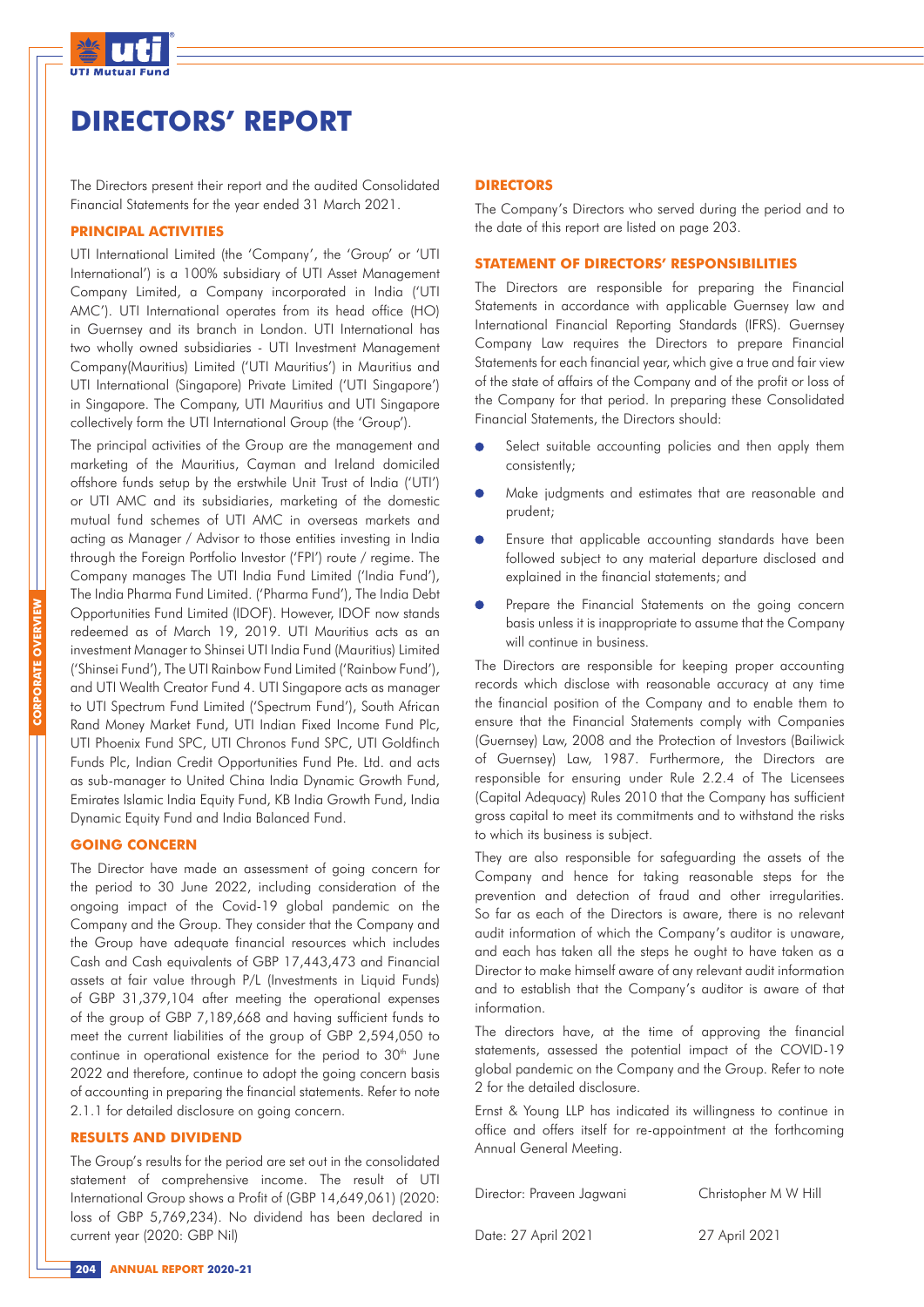# **INDEPENDENT AUDITOR'S REPORT**

#### **OPINION**

We have audited the financial statements of UTI International Limited (the "company") and its subsidiaries (the "group") for the year ended 31 March 2021 which comprise the Consolidated Statement of Comprehensive Income, the Consolidated Statement of Financial Position, the Consolidated Statement of Changes in Equity, the Consolidated Statement of Cash Flows and the related notes 1 to 26, including a summary of significant accounting policies The financial reporting framework that has been applied in their preparation is applicable law and International Financial Reporting Standards.

In our opinion, the financial statements:

- give a true and fair view of the state of the group's affairs as at 31 March 2021 and of its profit for the year then ended;
- have been properly prepared in accordance with International Financial Reporting Standards;
- have been properly prepared in accordance with the requirements of The Companies (Guernsey) Law, 2008 and Protection of Investors (Bailiwick of Guernsey) Law, 1987.

#### **BASIS FOR OPINION**

We conducted our audit in accordance with International Standards on Auditing (UK) (ISAs (UK)) and applicable law. Our responsibilities under those standards are further described in the Auditor's responsibilities for the audit of the financial statements section of our report. We are independent of the group in accordance with the ethical requirements that are relevant to our audit of the financial statements, including the UK FRC's Ethical Standard, and we have fulfilled our other ethical responsibilities in accordance with these requirements.

We believe that the audit evidence we have obtained is sufficient and appropriate to provide a basis for our opinion.

### **CONCLUSIONS RELATING TO GOING CONCERN**

In auditing the financial statements, we have concluded that the directors' use of the going concern basis of accounting in the preparation of the financial statements is appropriate.

Based on the work we have performed, we have not identified any material uncertainties relating to events or conditions that, individually or collectively, may cast significant doubt on the group's ability to continue as a going concern for a period to 30 June 2022 from when the financial statements are authorised for issue.

Our responsibilities and the responsibilities of the directors with respect to going concern are described in the relevant sections of this report. However, because not all future events or conditions can be predicted, this statement is not a guarantee as to the group's ability to continue as a going concern.

#### **OTHER INFORMATION**

The other information comprises the information included in the annual report, other than the financial statements and our auditor's report thereon. The directors are responsible for the other information contained within the annual report.

Our opinion on the financial statements does not cover the other information and, except to the extent otherwise explicitly stated in this report, we do not express any form of assurance conclusion thereon.

Our responsibility is to read the other information and, in doing so, consider whether the other information is materially inconsistent with the financial statements or our knowledge obtained in the course of the audit or otherwise appears to be materially misstated. If we identify such material inconsistencies or apparent material misstatements, we are required to determine whether there is a material misstatement in the financial statements themselves. If, based on the work we have performed, we conclude that there is a material misstatement of the other information, we are required to report that fact.

We have nothing to report in this regard.

## **Matters on which we are required to report by exception**

We have nothing to report in respect of the following matters in relation to which The Companies (Guernsey) Law, 2008 requires us to report to you if, in our opinion:

- proper accounting records have not been kept by the company, or proper returns adequate for our audit have not been received from branches not visited by us; or
- the financial statements are not in agreement with the company's accounting records and returns; or
- we have not received all the information and explanations we require for our audit.

#### **Responsibilities of directors**

As explained more fully in the directors' responsibilities statement set out on page 4, the directors are responsible for the preparation of the financial statements and for being satisfied that they give a true and fair view, and for such internal control as the directors determine is necessary to enable the preparation of financial statements that are free from material misstatement, whether due to fraud or error.

In preparing the financial statements, the directors are responsible for assessing the group's ability to continue as a going concern, disclosing, as applicable, matters related to going concern and using the going concern basis of accounting unless the directors either intend to liquidate the group or to cease operations, or have no realistic alternative but to do so.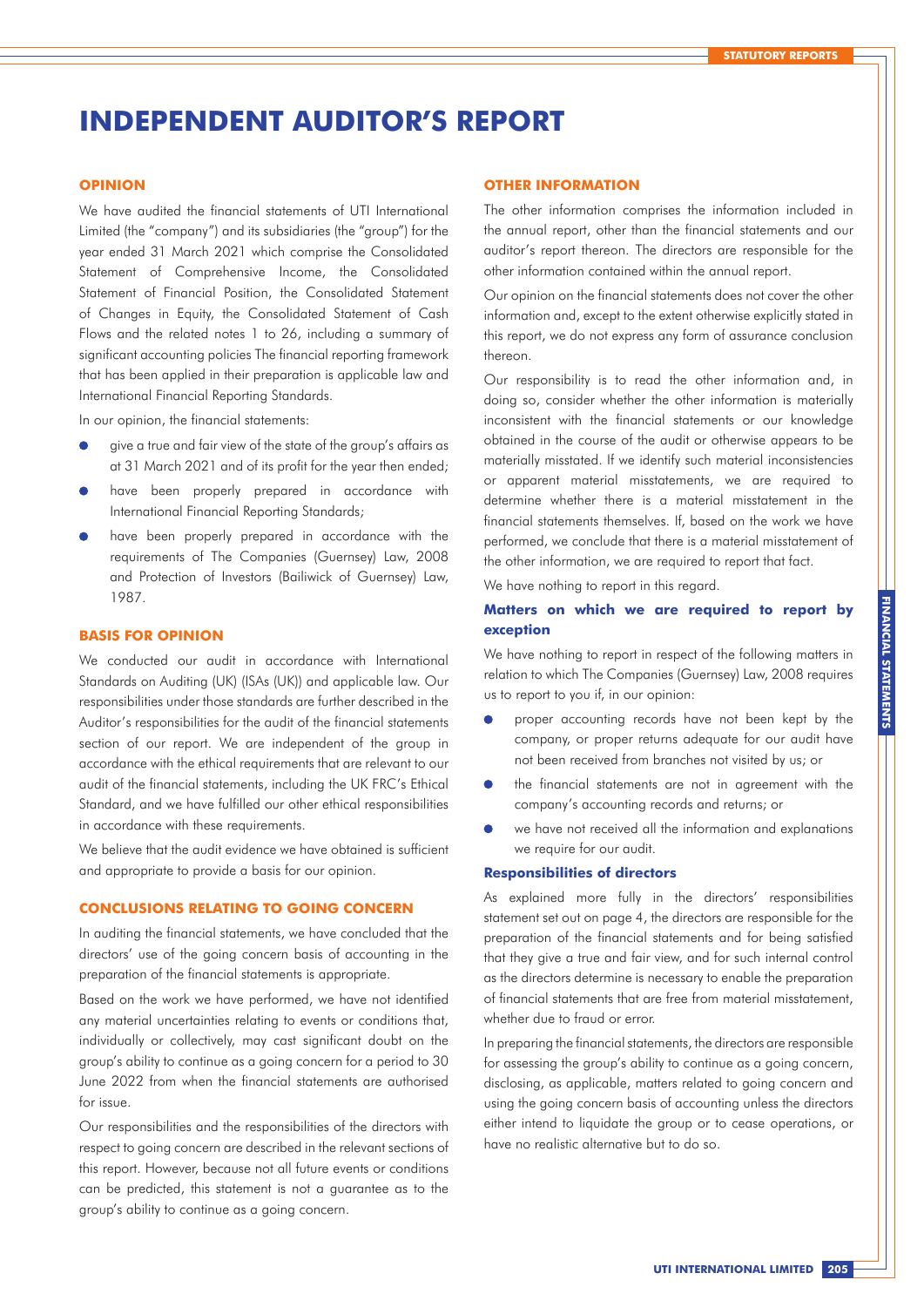

## **INDEPENDENT AUDITOR'S REPORT (Contd.)**

#### **Auditor's responsibilities for the audit of the financial statements**

Our objectives are to obtain reasonable assurance about whether the financial statements as a whole are free from material misstatement, whether due to fraud or error, and to issue an auditor's report that includes our opinion. Reasonable assurance is a high level of assurance, but is not a guarantee that an audit conducted in accordance with ISAs (UK) will always detect a material misstatement when it exists. Misstatements can arise from fraud or error and are considered material if, individually or in the aggregate, they could reasonably be expected to influence the economic decisions of users taken on the basis of these financial statements.

# **Explanation as to what extent the audit was considered capable of detecting irregularities, including fraud**

Irregularities, including fraud, are instances of non-compliance with laws and regulations. We design procedures in line with our responsibilities, outlined above, to detect irregularities, including fraud. The risk of not detecting a material misstatement due to fraud is higher than the risk of not detecting one resulting from error, as fraud may involve deliberate concealment by, for example, forgery or intentional misrepresentations, or through collusion. The extent to which our procedures are capable of detecting irregularities, including fraud is detailed below. However, the primary responsibility for the prevention and detection of fraud rests with both those charged with governance of the entity and management.

- We obtained an understanding of the legal and regulatory frameworks that are applicable to the Company and determined that the most significant are those that relate to the reporting framework (International Financial Reporting Standards, The Companies (Guernsey) Law, 2008, The Protection of Investors (Bailiwick of Guernsey) Law, 1987 as amended)) and the relevant direct tax regulation;
- We understood how the Company is complying with those frameworks by making enquiries of the directors and those responsible for compliance matters and corroborated this by reviewing correspondence between the Company and the Guernsey Financial Services Commission and reviewing minutes of meetings of the Board of Directors. We gained an understanding of the Board's approach to governance, demonstrated by its review of the company's management accounts and capital adequacy, review of compliance reports and other internal control processes;
- We assessed the susceptibility of the company's financial statements to material misstatement, including how fraud might occur by considering the risk of management override and by identifying the improper recognition of management fee income as a fraud risk. We considered the controls the Company has established to address risks

identified by the directors or that otherwise seek to prevent, detect or deter fraud; and how management and those charged with governance monitor these controls;

- Based on this understanding we designed our audit procedures to identify noncompliance with such laws and regulations. Our procedures involved the review of minutes of meetings of the Board of Directors, compliance reports, and correspondence with the Guernsey Financial Services Commission; making inquiries of those charged with governance; and performance of journal entry testing, with a focus on adjustment journals and journals indicating large or unusual transactions based on our understanding of the business and enquiries of management;
- The Company operates as a regulated Asset Manager to carry on Controlled Investment Business under The Protection of Investors (Bailiwick of Guernsey) Law, 1987 (as amended). As such the Audit Partner considered the experience and expertise of the engagement team to ensure that the team had the appropriate competence and capabilities, with the audit team members all having a focus on the audit of Guernsey regulated entities.

A further description of our responsibilities for the audit of the financial statements is located on the Financial Reporting Council's website at https://www.frc.org.uk/auditorsresponsibilities. This description forms part of our auditor's report.

#### **Use of our report**

This report is made solely to the company's members, as a body, in accordance with The Companies (Guernsey) Law, 2008. Our audit work has been undertaken so that we might state to the company's members those matters we are required to state to them in an auditor's report and for no other purpose. To the fullest extent permitted by law, we do not accept or assume responsibility to anyone other than the Company and the company's members as a body, for our audit work, for this report, or for the opinions we have formed.

Ernst & Young LLP Guernsey, Channel Islands

Date: 27 April 2021

#### **Notes:**

1. The maintenance and integrity of the Group web site is the responsibility of the directors; the work carried out by the auditors does not involve consideration of these matters and, accordingly, the auditors accept no responsibility for any changes that may have occurred to the financial statements since they were initially presented on the web site.

2. Legislation in Guernsey governing the preparation and dissemination of financial statements may differ from legislation in other jurisdictions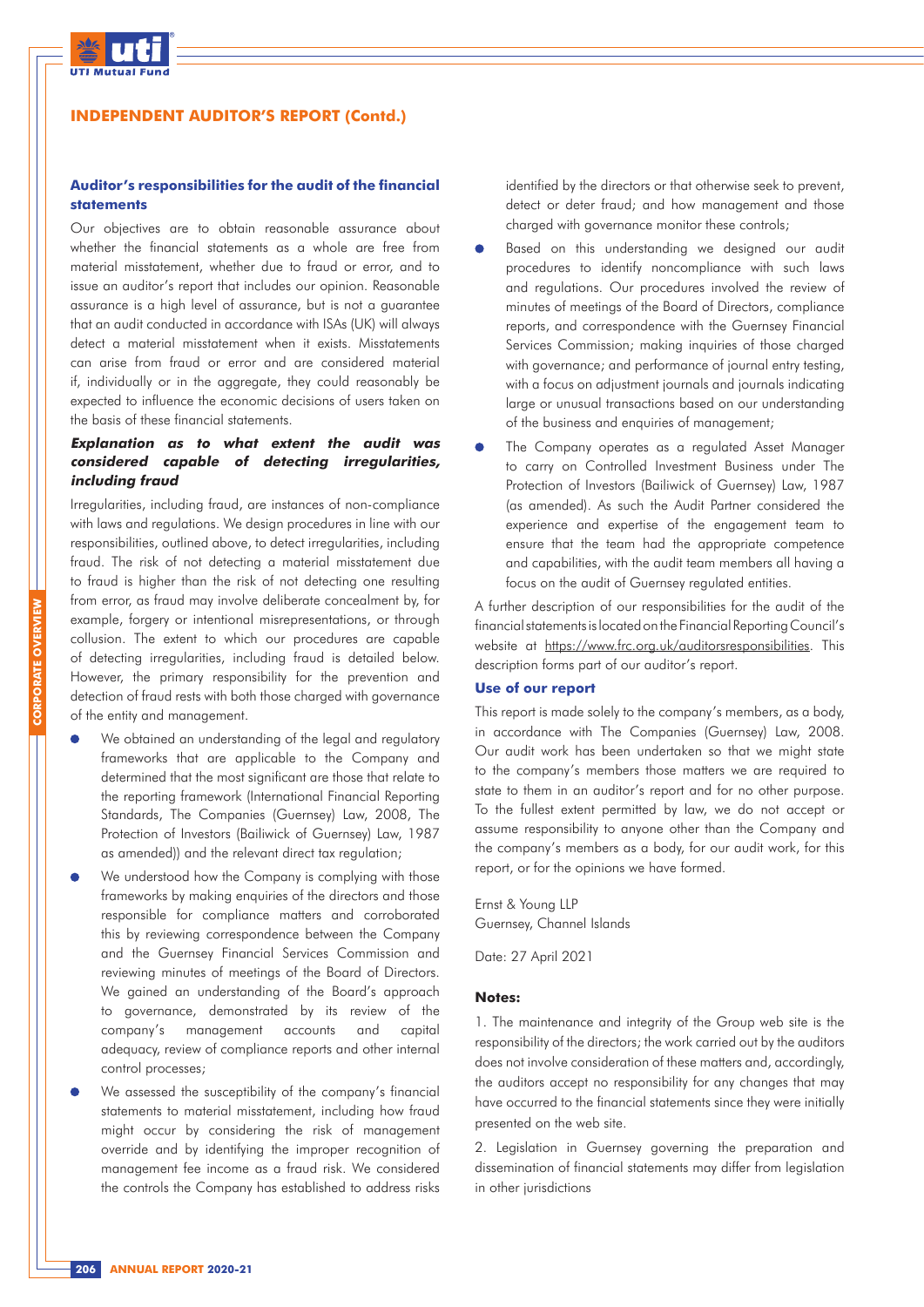# **CONSOLIDATED STATEMENT OF COMPREHENSIVE INCOME FOR THE YEAR ENDED 31 MARCH 2021**

| <b>Particulars</b>                                                                                  | <b>Note</b><br>No. | <b>31 March 2021</b> | <b>31 March 2020</b> |
|-----------------------------------------------------------------------------------------------------|--------------------|----------------------|----------------------|
|                                                                                                     |                    | <b>GBP</b>           | <b>GBP</b>           |
| <b>Revenue</b>                                                                                      |                    |                      |                      |
| Revenue from operations                                                                             | 5                  | 6,669,218            | 6,201,311            |
| Other income                                                                                        | 5                  | 803,972              | 1,194,010            |
| <b>Operating revenue</b>                                                                            |                    | 7,473,190            | 7,395,321            |
| Fair value gains/ (losses) on financial assets at fair value through profit or loss                 |                    | 12,525,194           | (6,087,480)          |
| Net gains on sale of financial assets at fair value through profit or loss                          | 9                  | 2,535,905            |                      |
| <b>Net income</b>                                                                                   |                    | 22,534,289           | 1,307,841            |
| <b>Expenses</b>                                                                                     |                    |                      |                      |
| Advisory, Management and Trailer fees                                                               | 6                  | 2,687,256            | 2,595,078            |
| Other expenses                                                                                      | 7                  | 5,132,412            | 4,416,344            |
| <b>Total expenses</b>                                                                               |                    | 7,819,668            | 7,011,422            |
| Profit /(Loss) before tax                                                                           |                    | 14,714,621           | (5,703,581)          |
| Income tax expense                                                                                  | 8                  | (65, 560)            | (65, 653)            |
| Profit /(Loss) for the period                                                                       |                    | 14,649,061           | (5,769,234)          |
| Other comprehensive income                                                                          |                    |                      |                      |
| Exchange differences on translation of foreign operations                                           |                    | (617, 034)           | 124,694              |
| <b>Total other comprehensive income</b>                                                             |                    | (617, 034)           | 124,694              |
| Total Comprehensive income /(loss) for the period<br>(attributable to equity holders of the parent) |                    | 14,032,027           | (5,644,540)          |

The above results are all in respect of continuing operations of the Company

The notes on pages 211 to 228 are integral part of these financial statements.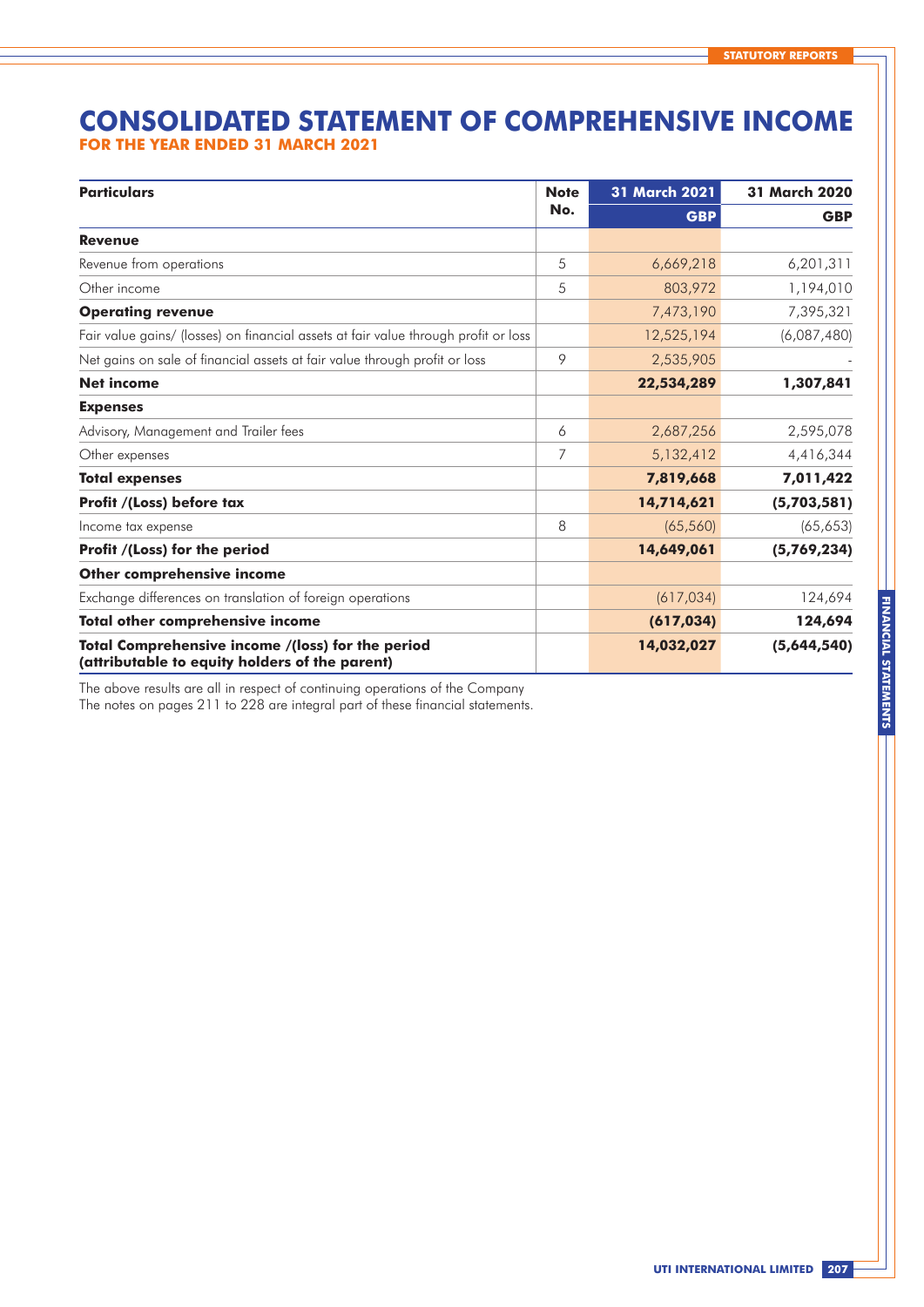

# **CONSOLIDATED STATEMENT OF FINANCIAL POSITION AS AT 31 MARCH 2021**

| <b>Particulars</b>                                    | <b>Note</b> | 31 March 2021 | 31 March 2020 |
|-------------------------------------------------------|-------------|---------------|---------------|
|                                                       | No.         | <b>GBP</b>    | <b>GBP</b>    |
| <b>ASSETS</b>                                         |             |               |               |
| <b>Non - current assets</b>                           |             |               |               |
| Property, plant and equipment                         | 10          | 19,898        | 19,726        |
| Right of use asset                                    | 11          | 153,892       | 191,129       |
| Financial assets at fair value through profit or loss | 9           | 31,379,104    | 22,720,428    |
| Deferred tax asset                                    | 8           | 101,924       | 93,548        |
|                                                       |             | 31,654,818    | 23,024,831    |
| <b>Current Assets</b>                                 |             |               |               |
| Trade and other receivables                           | 12          | 2,505,075     | 2,173,264     |
| Other current financial assets                        | 13          | 224,045       | 247,858       |
| Cash and cash equivalents                             | 14          | 17,443,473    | 11,829,683    |
|                                                       |             | 20,172,593    | 14,250,805    |
| <b>TOTAL ASSETS</b>                                   |             | 51,827,411    | 37,275,636    |
| <b>EQUITY &amp; LIABILITIES</b>                       |             |               |               |
| <b>Equity</b>                                         |             |               |               |
| Issued capital                                        | 15          | 6,758,062     | 6,758,062     |
| Share premium                                         |             | 10,391,285    | 10,391,285    |
| Retained earnings                                     |             | 31,292,294    | 16,643,233    |
| Foreign currency translation reserve                  |             | 612,998       | 1,230,032     |
| Share Options                                         |             | 110,746       |               |
|                                                       |             | 49,165,385    | 35,022,612    |
| <b>Non Current Liabilities</b>                        |             |               |               |
| Lease Liabilities                                     | 18          | 67,976        | 88,375        |
|                                                       |             | 67,976        | 88,375        |
| <b>Current Liabilities</b>                            |             |               |               |
| Trade and other payables                              | 16          | 1,126,848     | 939,334       |
| Other current liabilities                             | 17          | 1,378,606     | 1,122,332     |
| Lease Liabilities                                     | 18          | 88,596        | 102,983       |
|                                                       |             | 2,594,050     | 2,164,649     |
| <b>TOTAL EQUITY &amp; LIABILITIES</b>                 |             | 51,827,411    | 37,275,636    |

The financial statements on pages 207 to 228 were approved and authorised for issue to the shareholders by the Board of Directors of UTI International Limited on 27 April 2021 and signed on the Board's behalf by Praveen Jagwani and Christopher M W Hill The notes on pages 211 to 228 are integral part of these financial statements.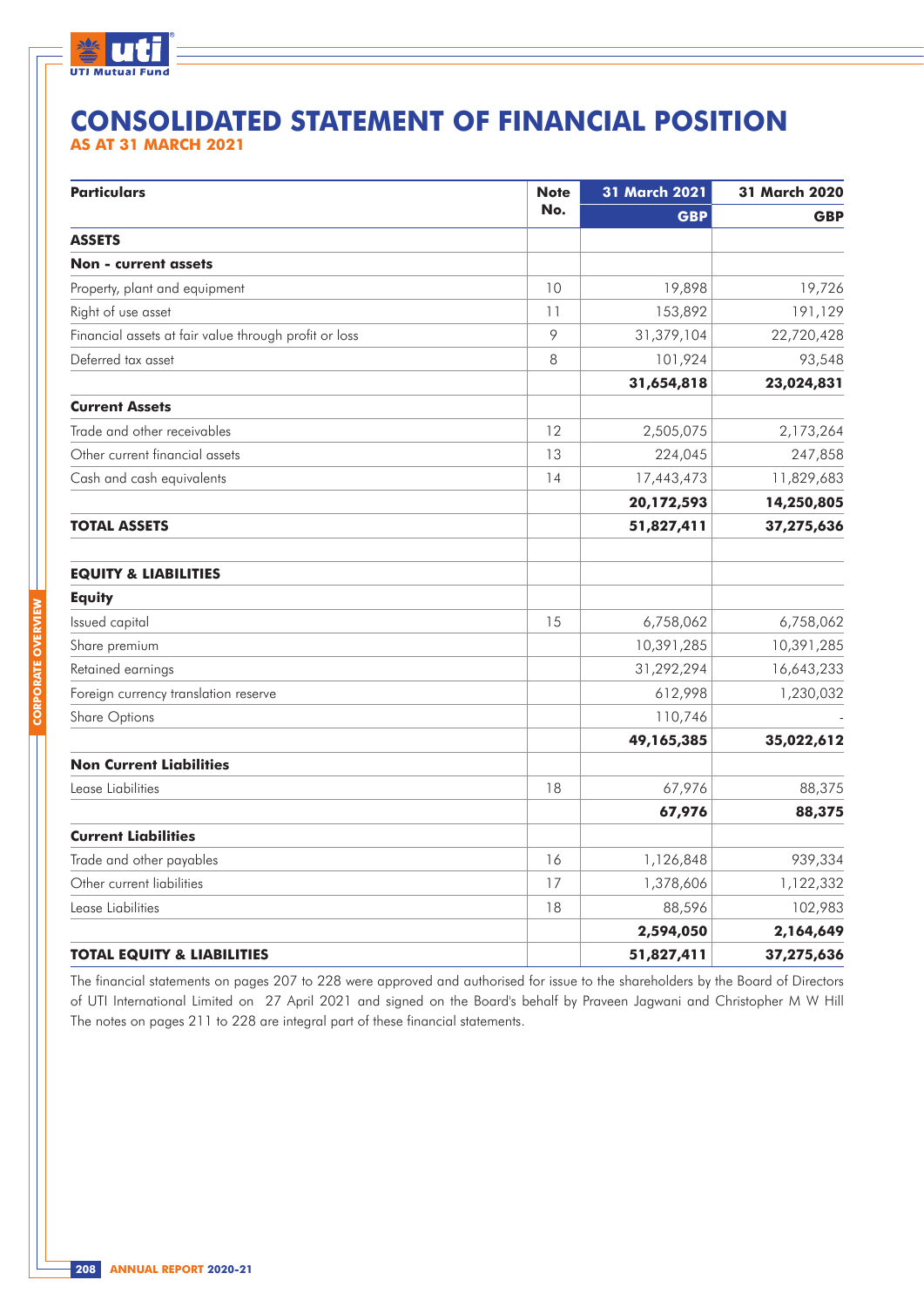# **CONSOLIDATED STATEMENT OF CHANGES IN EQUITY**

**FOR THE YEAR ENDED 31 MARCH 2021**

| <b>Particulars</b>                                          | <b>31 March 2021</b> | <b>31 March 2020</b> |
|-------------------------------------------------------------|----------------------|----------------------|
|                                                             | <b>GBP</b>           | <b>GBP</b>           |
| <b>Share Capital</b>                                        |                      |                      |
| As at 1 April                                               | 6,758,062            | 6,758,062            |
| As at 31 March                                              | 6,758,062            | 6,758,062            |
| <b>Share Premium</b>                                        |                      |                      |
| As at 1 April                                               | 10,391,285           | 10,391,285           |
| As at 31 March                                              | 10,391,285           | 10,391,285           |
| <b>Retained Earning</b>                                     |                      |                      |
| As at 1 April                                               | 16,643,233           | 22,412,467           |
| Profit/ (Loss) for the year                                 | 14,649,061           | -5,769,234           |
| As at 31 March                                              | 31,292,294           | 16,643,233           |
| <b>Translation Reserve on consolidation of subsidiaries</b> |                      |                      |
| As at 1 April                                               | 1,230,032            | 1,105,338            |
| Movement during the year                                    | $-617,034$           | 124,694              |
| As at 31 March                                              | 612,998              | 1,230,032            |
| <b>Share Options</b>                                        | 110,746              |                      |
| <b>TOTAL EQUITY</b>                                         | 49,165,385           | 35,022,612           |

The notes on pages 211 to 228 are integral part of these financial statements.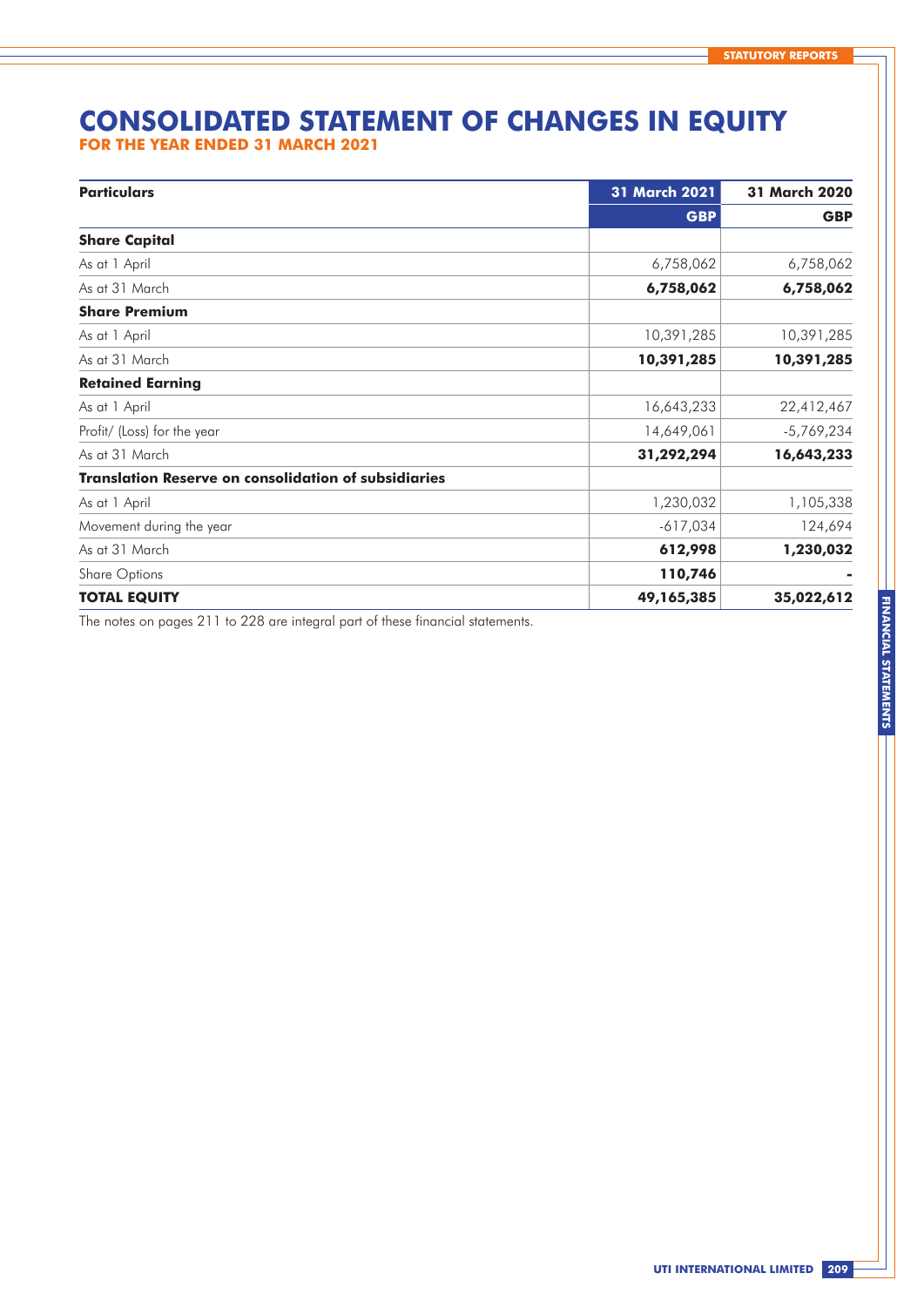

# **CONSOLIDATED STATEMENT OF CASH FLOWS**

**FOR THE YEAR ENDED 31 MARCH 2021**

| <b>Particulars</b>                                         | <b>31 March 2021</b> | 31 March 2020 |
|------------------------------------------------------------|----------------------|---------------|
|                                                            | <b>GBP</b>           | <b>GBP</b>    |
| <b>Cash Flow from Operating Activities</b>                 |                      |               |
| Profit/ (Loss) before tax                                  | 14,714,621           | (5,703,581)   |
| <b>Adjustment for:</b>                                     |                      |               |
| Interest on Rights of use Assets                           | 8,852                | 1,028         |
| Depreciation                                               | 183,846              | 26,042        |
| Fair value Exchange (gain)/ loss on Investments            | (12, 525, 194)       | 6,087,480     |
| Net Gain on sale of Investment                             | (2,535,905)          |               |
| Interest income                                            | (50, 101)            | (84, 686)     |
| Share Options Expenses Charge to Profit and Loss           | 114,623              |               |
| Unrealised foreign exchange loss/ (gain)                   | 185,258              | (171, 703)    |
| <b>Operating Profit Before Working Capital Changes</b>     | 96,000               | 154,580       |
| Adjustment for changes in working capital:                 |                      |               |
| Decrease/ (increase) in other current financial assets     | 23,813               | (43, 539)     |
| Increase in trade and other receivables                    | (331, 810)           | (553,001)     |
| Increase in trade & other payables                         | 187,514              | 766,004       |
| Increase/(decrease) in other current financial liabilities | 256,275              | (466, 356)    |
|                                                            | 135,792              | (296, 892)    |
| Cash generated/ (used in) from Operations                  | 231,792              | (142, 312)    |
| Less : Income tax paid                                     | (73, 936)            | (87, 529)     |
| Net cash generated/(used in) from operating activities     | 157,856              | (229, 841)    |
| <b>Cash flow from Investing Activities</b>                 |                      |               |
| Purchase of property, plant & equipment                    | (10, 764)            | (12,959)      |
| Sale of Investment                                         | 6,217,165            |               |
| Interest income                                            | 50,101               | 84,686        |
| Net cash generated from investing activities               | 6,256,502            | 71,727        |
| <b>CASH FLOW FROM FINANCING ACTIVITIES</b>                 |                      |               |
| Payment of principle portion of Lease Liability            | (179, 657)           | $-17,890$     |
| Net cash used in financing activities                      | (179, 657)           | (17, 890)     |
| Net increase/(net decrease) in cash and cash equivalent    | 6,234,701            | (176,004)     |
| Effect of foreign exchange fluctuations                    | (620, 911)           | 124,694       |
| <b>Opening cash and cash equivalents</b>                   | 11,829,683           | 11,880,993    |
| <b>Closing cash and cash equivalents</b>                   | 17,443,473           | 11,829,683    |

The notes on pages 211 to 228 are integral part of these financial statements.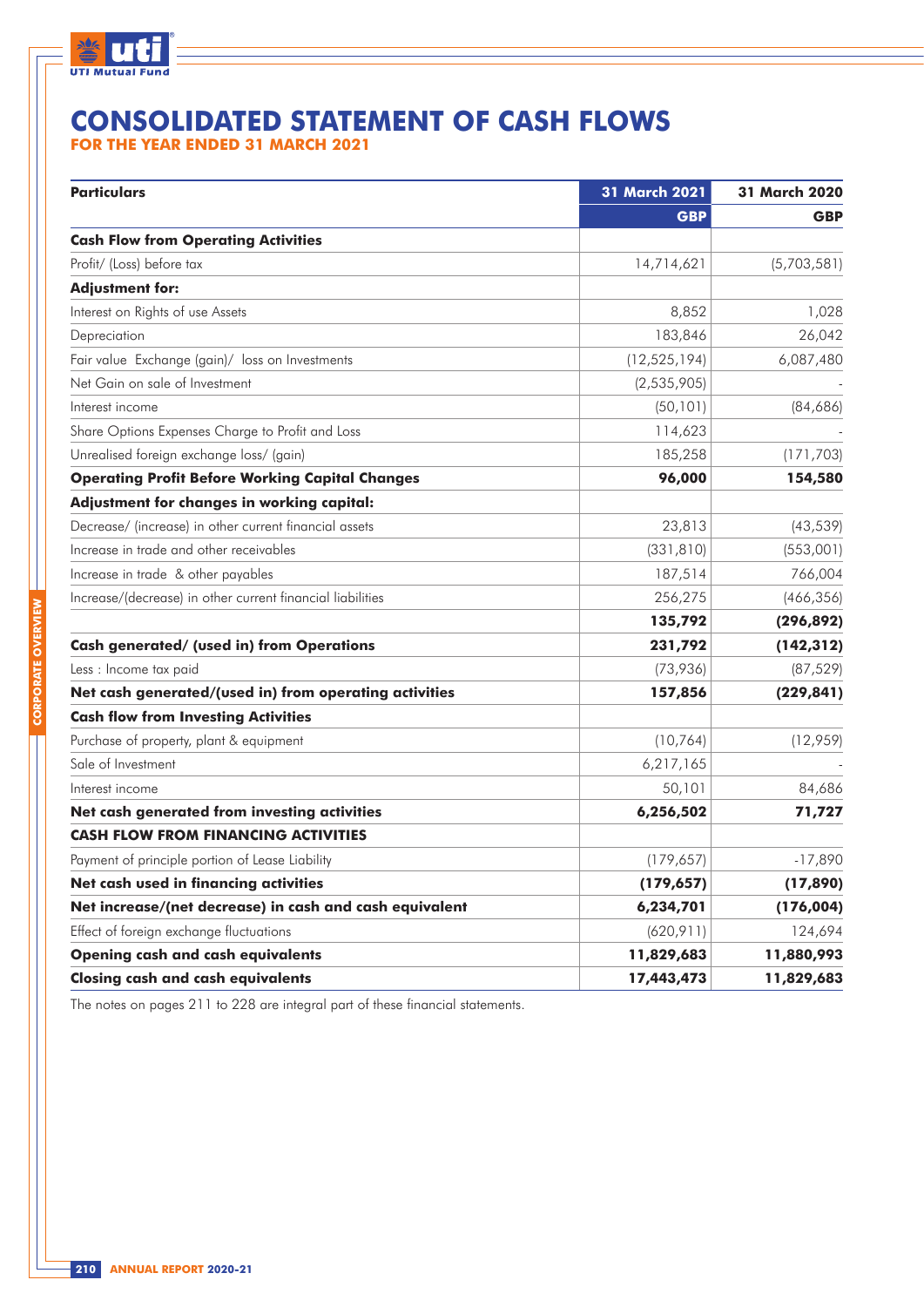#### **1. CORPORATE INFORMATION**

UTI International Limited (the 'Company' or 'UTI International') is a 100% subsidiary of UTI Asset Management Company Limited, a Company incorporated in India ('UTI AMC'). UTI International operates from its head office (HO) in Guernsey and its branch in London. UTI International has two wholly owned subsidiaries UTI Investment Management Company(Mauritius) Limited ('UTI Mauritius') in Mauritius and UTI International (Singapore) Private Limited ('UTI Singapore') in Singapore. The Company, UTI Mauritius and UTI Singapore collectively form the UTI International Group (the 'Group').

The process of Initial Public Offer (IPO) of the parent Company i.e UTI Asset Management Company Limited has been completed successfully and the Company has been listed on the stock exchanges (National Stock Exchange and Bombay Stock Exchange) on 12th October 2020.

The Group is principally engaged in administration and marketing of the Mauritius domiciled offshore funds setup by the erstwhile Unit Trust of India ('UTI') or UTI AMC, marketing of the offshore funds and the domestic mutual fund schemes of UTI AMC in overseas markets and acting as Manager / Advisor to those entities investing in India through the Foreign Portfolio Investor ('FPI') route / regime.

The Company is licensed by the Guernsey Financial Services Commission under the Protection of Investors (Bailiwick of Guernsey) Law, 1987 (the "POI Law") to carry on the restricted activities of promotion, subscription, registration, dealing, management, administration and advising in connection with Collective Investment Schemes and the restricted activities of promotion, subscription, dealing, management, administration, advising and custody in connection with General Securities and Derivatives.

The Company's registered office has been disclosed on page 203.

#### **2. BASIS OF ACCOUNTING AND SIGNIFICANT ACCOUNTING POLICIES**

#### **2.1. Basis of accounting**

The consolidated financial statements of the Group have been prepared in accordance with International Financial Reporting Standards (IFRS) as issued by the International Accounting Standards Board (IASB). The consolidated financial statements have been prepared on a historical cost basis, except for noncurrent financial assets which have been measured at fair value. The consolidated financial statements are presented in British Pounds (GBP) and no rounding of the amounts has been made, except when otherwise indicated.

# **2.1.1 GOING CONCERN**

The Directors have made an assessment of the Company and Group's ability to continue as a going concern which included consideration of the ongoing impact of the Covid-19 global pandemic, and are satisfied that the Group has the resources to continue in business for the period to 30 June 2022. Furthermore, the directors are not aware of any material uncertainties that may cast significant doubt on the Company and Group's ability to continue as a going concern.

In their assessment of the going concern of the Company and the group, the Directors have considered the Company's principal risks and uncertainties together with the Company's income and expenditure projections. The Directors also noted the significant cash balance and relatively liquid nature of the Company's investment portfolio which could be utilized to meet funding requirements, if necessary. As part of its strategic planning, the Board considered financial scenarios of the period to 30 June 2020.

Having performed this analysis management believes regulatory capital requirements continue to be met and that the group has sufficient liquidity to meet its liabilities for period to 30 June 2022 and that the preparation of the financial statements on a going concern basis remains appropriate as the Group and Company expects to be able to meet their obligations as and when they fall due for the period to 30 June 2022.

#### **2.2. Basis of consolidation**

The consolidated financial statements comprise the financial statements of UTI International Limited and its subsidiaries for the year ended 31 March 2021 and 31 March 2020.

When necessary, adjustments are made to the financial statements of subsidiaries to bring their accounting policies into line with the Group's accounting policies. All intra-group assets and liabilities, equity, income, expenses and cash flows relating to transactions between members of the Group are eliminated in full on consolidation.

The consolidated financial statements incorporate the financial statements of UTI International Limited ("the Parent Company") and its subsidiaries. For this purpose, an entity which is, directly or indirectly, controlled by the Parent Company is treated as subsidiary. The Parent Company together with its subsidiaries constitute the Group. Control refers to power over relevant activities of the investee, exposure, or rights, to variable returns from the company's involvement with the investee and the ability to use its power over the investee to affect the amount of the company's returns.

Subsidiaries are consolidated from the date of their acquisition, being the date on which the Company obtains control, and continue to be consolidated until the date such control ceases.

The financial statements of the subsidiaries are prepared for the same reporting year as the Company, using consistent accounting policies.

Where the Company holds management shares in underlying offshore funds (The UTI India Fund Limited ('India Fund'), The India Pharma Fund Limited ('Pharma Fund'), UTI Rainbow Fund **FINANCIAL STATEMENTS**

**FINANCIAL STATEMENTS**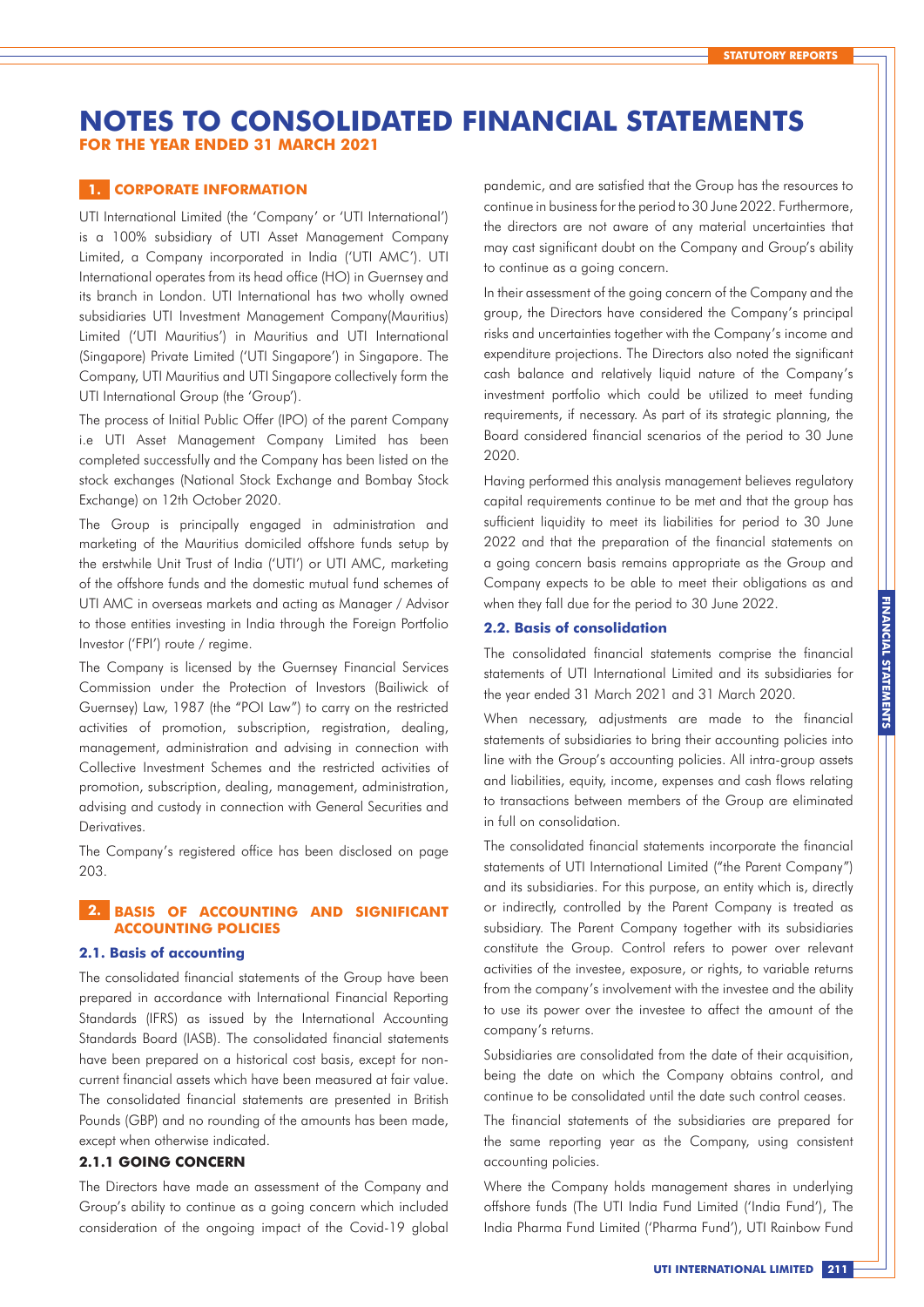

Limited ('Rainbow Fund'), Shinsei UTI India Fund (Mauritius) Limited ('Shinsei Fund'), Wealth Creator Funds 1 to 6 ('Wealth Creator Funds') and UTI Spectrum Fund Limited). It has the power over relevant activities of the investee entities but does not have exposure or rights to variable returns from these, as such these entities are not consolidated in these Consolidated Financial Statements as per IFRS 10.

#### **2.3. Summary of Significant Accounting policies**

The following are the significant accounting policies applied by the Group in preparing its consolidated financial statements:

#### **2.3.1. CURRENT VERSUS NON-CURRENT CLASSIFICATION**

The Group presents assets and liabilities in the consolidated statement of financial position based on current/non-current classification. An asset is current when it is:

- Expected to be realised or intended to sold or consumed in the normal operating cycle;
- Held primarily for the purpose of trading;
- Expected to be realised within twelve months after the reporting period; or
- Cash or cash equivalent unless restricted from being exchanged or used to settle a liability for at least twelve months after the reporting period.

All other assets are classified as non-current.

A liability is current when:

**CORPORATE OVERVIEW**

- It is expected to be settled in the normal operating cycle;
- It is held primarily for the purpose of trading;
- It is due to be settled within twelve months after the reporting period; or
- There is no unconditional right to defer the settlement of the liability for at least twelve months after the reporting period.

The Group classifies all other liabilities as non-current.

Deferred tax assets and liabilities are classified as non-current assets and liabilities.

# **2.3.2 REVENUE RECOGNITION**

The Company provides investment management services to the funds in consideration for investment management fees. Revenue is recognised when the service is delivered to the customer at an amount that reflects the consideration to which the Company is expected to be entitled in exchange for the service. The major revenue i.e. investment management fees the Company is entitled to, are calculated based on predetermined percentages with reference to the Asset Under Management of the respective funds. As a result, investment management fee represents variable consideration and is recognised once it is highly probable that it will not be subject to significant reversal and is allocated to the distinct service periods. Management fees

are recognised over time in the period in which the services are rendered as the customer simultaneously receives and consumes the benefits provided by the Company. Interest is recognised using the effective interest rate method.

## **2.3.3. FOREIGN CURRENCIES**

#### Functional and presentation currency

The Group's consolidated financial statements are presented in British Pound, which is also the parent company's functional currency. For each entity, the Group determines the functional currency based on primary economic environment in which the entity operates. Accordingly, the most faithful currency that represents the economic effects of the underlying transactions, events and conditions is used for preparing the financial statements. The Group uses the direct method of consolidation and on disposal of a foreign operation; the gain or loss that is reclassified to Statement of comprehensive income reflects the amount that arises from using this method.

#### Transactions and balances

Transactions in foreign currencies are initially recorded by the Company and its subsidiaries at its functional currency rates prevailing at the date of the transaction. Monetary assets and liabilities denominated in foreign currencies are retranslated at the functional currency spot rate of exchange ruling at the reporting date. All differences are taken to profit or loss.

Non-monetary items that are measured in terms of historical cost in a foreign currency are translated using the exchange rates as at the dates of the initial transactions. Non-monetary items measured at fair value in foreign currency are translated using the exchange rates at the date when the fair value is determined.

When a gain or loss on a non-monetary item is recognised in other comprehensive income, any exchange component of that gain or loss shall be recognised in other comprehensive income. Conversely, when a gain or loss on a non-monetary item is recognised in profit or loss, any exchange component of that gain or loss shall be recognised in profit or loss.

### **2.3.4. TAXES**

#### **Current income tax**

Current income tax assets and liabilities for the current period are measured at the amount expected to be recovered from or paid to the taxation authorities. The tax rates and tax laws used to compute the amount are those that are enacted or substantively enacted, at the reporting date in the countries where the Company operates and generates taxable income.

Current income tax relating to items recognised directly in equity is recognised in equity and not in profit or loss. Management periodically evaluates positions taken in the tax returns with respect to situations in which applicable tax regulations are subject to interpretation and establishes provisions where appropriate.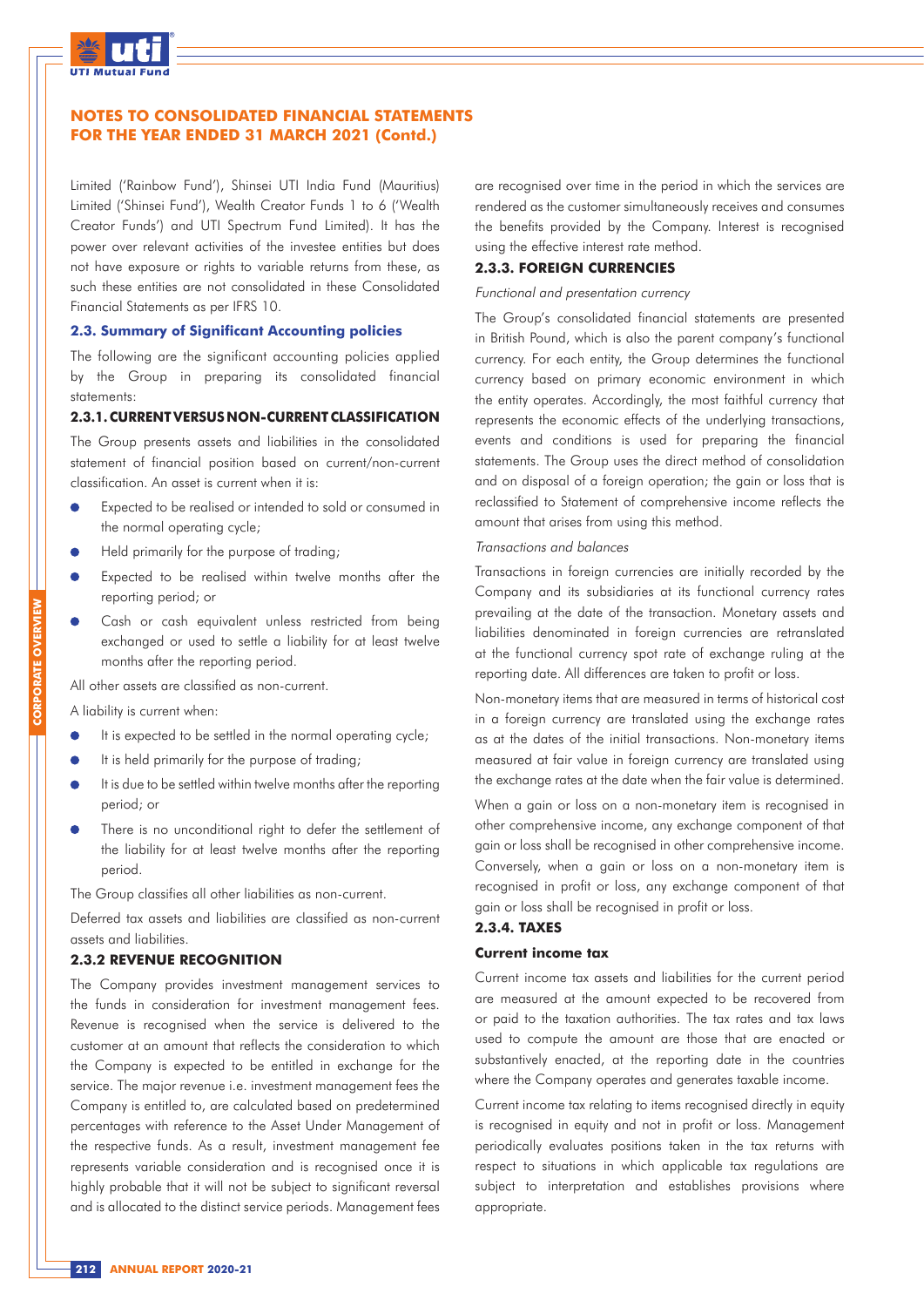#### **Deferred tax**

Deferred income tax is provided using the liability method on temporary differences at the reporting date between the tax bases of assets and liabilities and other carrying amounts for financial reporting purposes at the reporting date. The principal temporary difference arises from tax losses carried forward. Deferred tax assets are recognised to the extent that it is probable that future taxable profit will be available against which the temporary differences can be offset.

#### **2.3.5. PROPERTY, PLANT AND EQUIPMENT**

All items of property, plant and equipment are initially recorded at cost and are recognised as an asset if, it is probable that future economic benefits associated with the items will flow to the Company. Subsequent to recognition, property, plant and equipment are measured at cost less accumulated depreciation and accumulated impairment loss.

The carrying values of property, plant and equipment are reviewed for impairment when events or changes in circumstances indicate that the carrying values may not be recoverable.

Depreciation on tangible assets is calculated at 25% to 33% in respect of computers, fixtures and fittings and office equipment on a straight-line basis so as to write off the cost of fixed assets on a pro rata basis over their anticipated useful lives.

The residual values, useful life and depreciation method are reviewed at each financial year end to ensure the amounts, method and period of depreciation are consistent with previous estimates and the expected pattern of consumption of the future economic benefits embodies in the items of property, plant and equipment.

An item of property, plant and equipment is derecognised upon disposal or when no future economic benefits are expected from its use or disposal. Any gains or losses arising on derecognition of the asset is included in profit or loss in the financial year the asset is derecognised.

### **2.3.6 LEASES**

# **Group as a lessee**

The Group applies a single recognition and measurement approach for all leases, except for short-term leases and leases of low-value assets. The Group recognizes lease liabilities to make lease payments and right-of-use assets representing the right to use the underlying assets.

#### **Right-of use assets**

The Group recognizes right-of-use assets at the commencement date of the lease (i.e., the date the underlying asset is available for use). Right-of-use assets are measured at cost, less any accumulated depreciation and impairment losses and adjusted for any re-measurement of lease liabilities. The cost of right-ofuse assets includes the amount of lease liabilities recognised, initial direct costs incurred, deferred lease components of security deposits and lease payments made at or before the commencement date less any lease incentives received. Unless the Group is reasonably certain to obtain ownership of the leased asset at the end of the lease term, the recognised rightof-use assets are depreciated on a straight-line basis over the shorter of its estimated useful life and the lease term. Right-ofuse assets are subject to impairment.

#### **Lease Liabilities**

At the commencement date of the lease, the Group recognizes lease liabilities measured at the present value of lease payments to be made over the lease term. The lease payments include fixed payments (including in-substance fixed payments) less any lease incentives receivable, variable lease payments that depend on an index or a rate, and amounts expected to be paid under residual value guarantees. The lease payments also include the exercise price of a purchase option reasonably certain to be exercised by the Group and payments of penalties for terminating a lease, if the lease term reflects the Group exercising the option to terminate. The variable lease payments that do not depend on an index or a rate are recognised as expense in the period on which the event or condition that triggers the payment occurs.

In calculating the present value of lease payments, the Group uses the incremental borrowing rate at the lease commencement date if the interest rate implicit in the lease is not readily determinable. After the commencement date, the amount of lease liabilities is increased to reflect the accretion of interest and reduced for the lease payments made. In addition, the carrying amount of lease liabilities is premeasured if there is a modification, a change in the lease term, a change in the insubstance fixed lease payments or a change in the assessment to purchase the underlying asset.

The determination of whether an arrangement is (or contains) a lease is based on the substance of the arrangement at the inception of the lease. The arrangement is, or contains, a lease if fulfilment of the arrangement is dependent on the use of a specific asset or assets and the arrangement conveys a right to use the asset or assets, even if that right is not explicitly specified in an arrangement. For arrangements entered into prior to 1 April 2016, the Group has determined whether the arrangement contains lease on the basis of facts and circumstances existing on the date of transition.

#### **Short-term leases and leases of low-value assets**

The Group applies the short-term lease recognition exemption to its short-term leases (i.e., those leases that have a lease term of 12 months or less from the commencement date and do not contain a purchase option). It also applies the lease of lowvalue assets recognition exemption to leases of assets that are of low value. Lease payments on short term leases and leases of low value assets are recognized as expense in the statement of comprehensive income.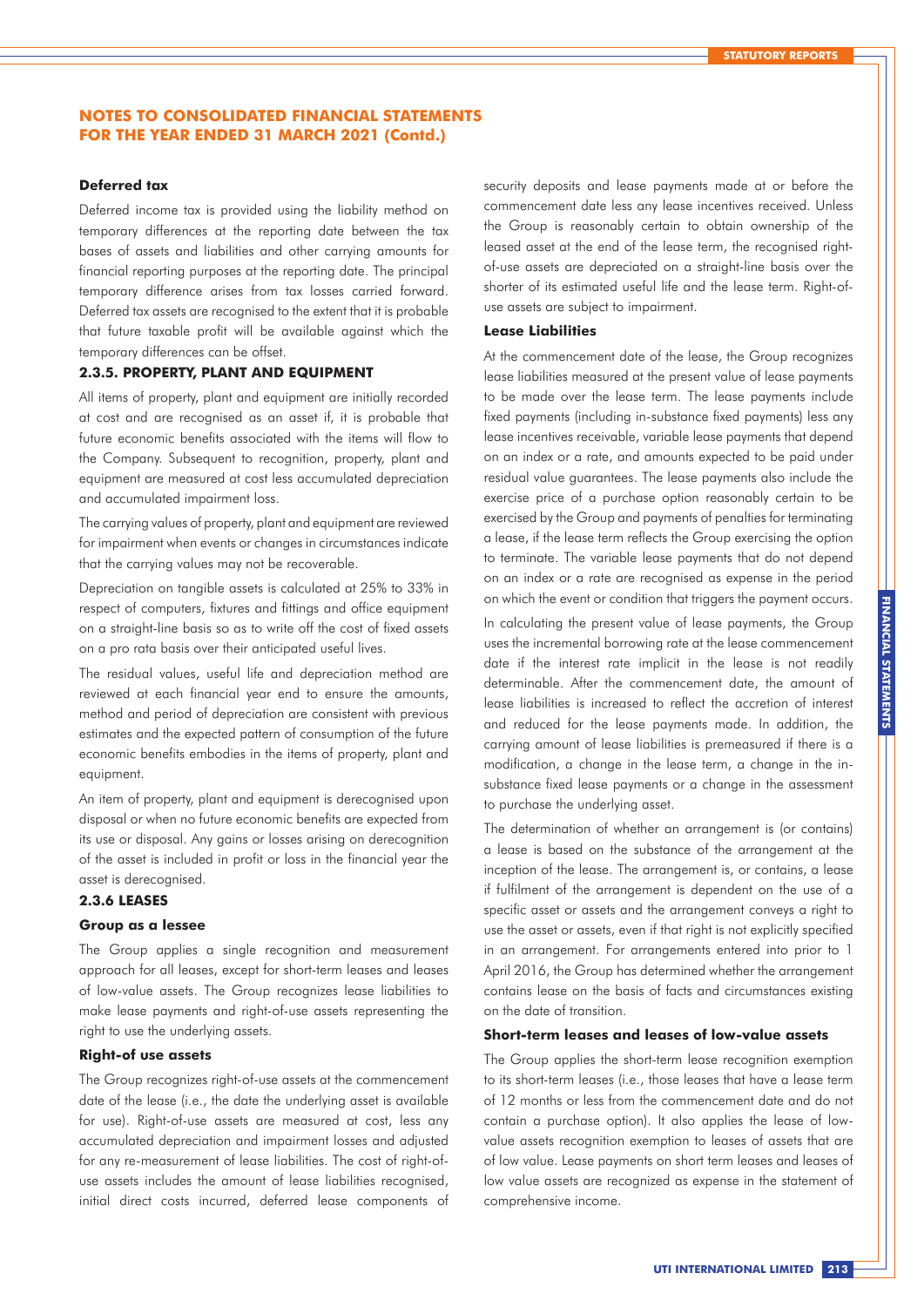

#### **2.3.7 FINANCIAL INSTRUMENTS**

#### **(i) Financial assets**

#### **Initial recognition and measurement:**

Financial assets are classified, at initial recognition at fair value through profit or loss.

The classification of financial assets at initial recognition depends on the financial asset's contractual cash flow characteristics and the Company's business model for managing them. With the exception of trade receivables (i.e management fee receivable) that do not contain a significant financing component or for which the Company has applied the practical expedient, the Company initially measures a financial asset at its fair value plus, in the case of a financial asset not at fair value through profit or loss, transaction costs. In order for a debt instrument to be classified and measured at amortised cost or fair value through OCI, it needs to give rise to cash flows that are 'solely payments of principal and interest (SPPI)' on the principal amount outstanding. This assessment is referred to as the SPPI test and is performed at an instrument level.

The Company's business model for managing financial assets refers to how it manages its financial assets in order to generate cash flows. The business model determines whether cash flows will result from collecting contractual cash flows, selling the financial assets, or both.

Purchases or sales of financial assets that require delivery of assets within a time frame established by regulation or convention in the market place (regular way trades) are recognised on the trade date, i.e., the date that the Company commits to purchase or sell the asset.

The Company's financial assets include investment in redeemable shares, cash banks, trade receivable and other current financial assets.

#### **Subsequent measurement:**

For purposes of subsequent measurement, financial assets are classified in two categories:

- Financial assets at amortised cost (debt instruments)
- Financial assets at fair value through profit or loss

#### **Financial assets at amortised cost (debt instruments)**

The Company includes in this category trade receivables, other current financial assets (excluding prepayments) and cash at bank. The Company measures financial assets at amortised cost if both of the following conditions are met:

- The financial asset is held within a business model with the objective to hold financial assets in order to collect contractual cash flows; and
- The contractual terms of the financial asset give rise on specified dates to cash flows that are solely payments of principal and interest on the principal amount outstanding.

Financial assets at amortised cost are subsequently measured using the effective interest (EIR) method and are subject to expected credit loss. Interest is recognized using the effective interest (EIR) method. Gains and losses are recognised in profit or loss when the asset is derecognised, modified or impaired. The losses arising from expected credit loss are recognised in the profit or loss.

## **Financial assets at fair value through profit and loss (equity instruments)**

The Company includes in this category investments made in funds. IFRS 9 requires all equity instruments to be carried at FVPL, unless an entity chooses on initial recognition, to present fair value changes in other comprehensive income. Investments in equity instruments whose fair value cannot be reliably measured are measured at cost less impairment loss.

## **Financial assets at fair value through profit or loss**

A financial asset meeting the definition of debt instrument is measured at fair value through profit or loss if:

- (a) Its contractual terms do not give rise to cash flows on specified dates that are solely payments of principal and interest (SPPI) on the principal amount outstanding or;
- (b) It is not held within a business model whose objective is either to collect contractual cash flows, or to both collect contractual cash flows and sell or;
- (c) At initial recognition, it is irrevocably measured at FVPL when doing so eliminates or significantly reduces a measurement or recognition inconsistency that would otherwise arise from measuring assets or liabilities or recognising the gains and losses on them on different bases.

The Company includes in this category debt instruments that comprise of investments in redeemable shares at the option of the holder that are held under a business model to manage them on a fair value basis for investment income and fair value gains.

After initial measurement, the Company measures financial instruments which are classified as at fair value through profit or loss at fair value. Subsequent changes in the fair value of those financial instruments are recorded in net gain or loss on financial assets at fair value through profit or loss in the consolidated statement of comprehensive income. Dividends earned or paid on these instruments are recorded separately in dividend revenue or expense in the consolidated statement of comprehensive income.

#### **Derecognition**

A financial asset (or, where applicable, a part of a financial asset or part of a Company of similar financial assets) is primarily derecognised (i.e., removed from the Company's statement of financial position) when: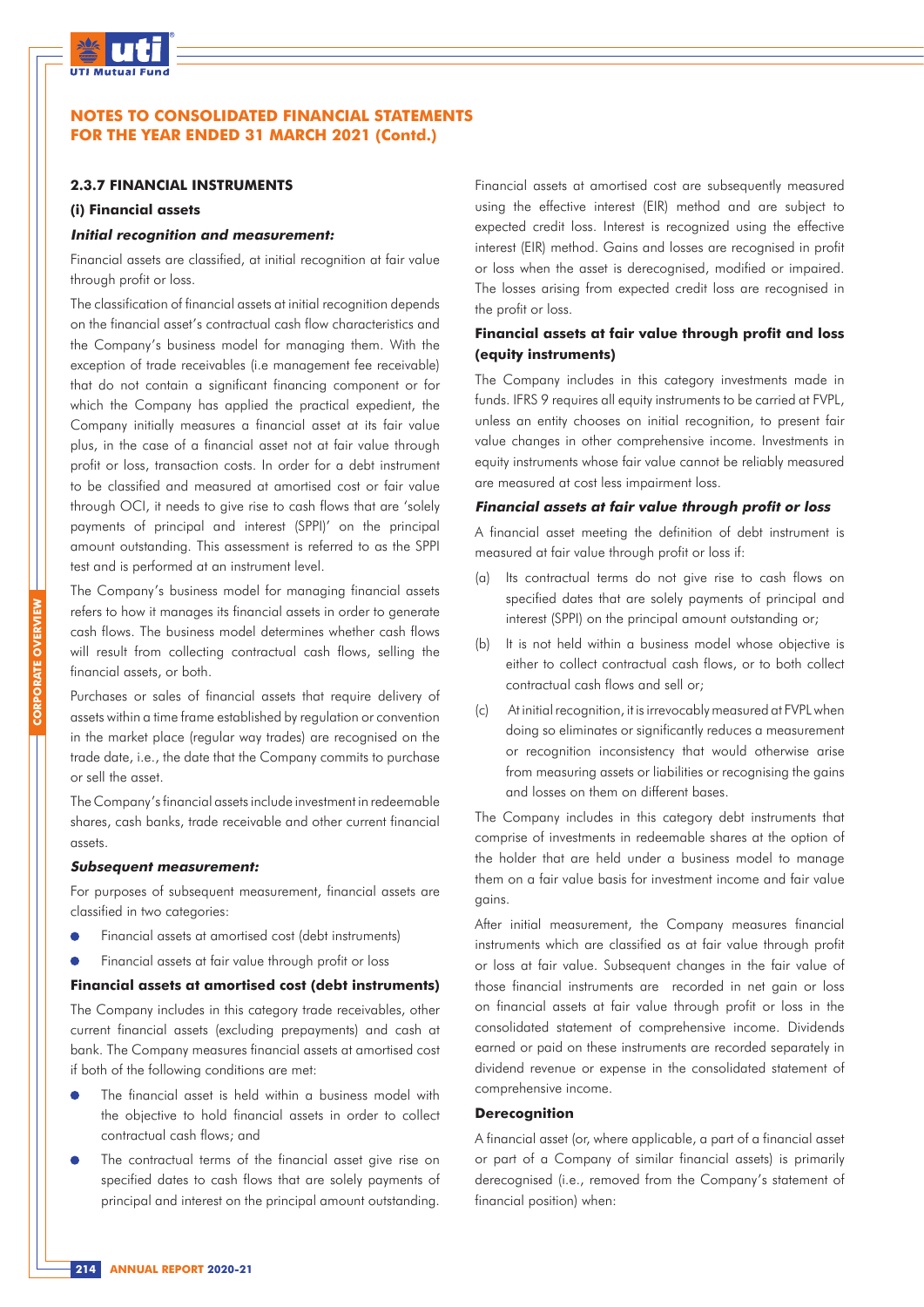- The rights to receive cash flows from the asset have expired; or
- The Company has transferred its rights to receive cash flows from the asset or has assumed an obligation to pay the received cash flows in full without material delay to a third party under a 'pass-through' arrangement; and either (a) the Company has transferred substantially all the risks and rewards of the asset, or (b) the Company has neither.

When the Company has transferred its rights to receive cash flows from an asset or has entered into a pass-through arrangement, it evaluates if, and to what extent, it has retained the risks and rewards of ownership. When it has neither transferred nor retained substantially all of the risks and rewards of the asset, nor transferred control of the asset, the Company continues to recognize the transferred asset to the extent of its continuing involvement. In that case, the Company also recognizes an associated liability. The transferred asset and the associated liability are measured on a basis that reflects the rights and obligations that the Company has retained. Continuing involvement that takes the form of a guarantee over the transferred asset is measured at the lower of the original carrying amount of the asset and the maximum amount of consideration that the Company could be required to repay. Also, the gains or losses on derecognition, are recorded as Net gains or losses as the case may be at fair value through profit or loss in the consolidated statement of comprehensive income. On derecognition, the difference between the carrying amounts at the start of the year and the consideration paid is recognised in profit.

#### **Impairment of financial assets**

The Company recognises an allowance for expected credit losses (ECLs) for all receivables with third parties. ECLs are based on the difference between the contractual cash flows due and all the cash flows that the Company expects to receive.

ECLs are recognised in two stages. For credit exposures for which there has not been a significant increase in credit risk since initial recognition, ECLs are provided for credit losses that result from default events that are possible within the next 12-months (a 12-month ECL). For those credit exposures for which there has been a significant increase in credit risk since initial recognition, a loss allowance is required for credit losses expected over the remaining life of the exposure, irrespective of the timing of the default (a lifetime ECL). The Company does not have such instruments.

For trade receivables, the Company applies a simplified approach in calculating ECLs. Therefore, the Company does not track changes in credit risk, but instead recognises a loss allowance based on lifetime ECLs at each reporting date. The Company determined based on historical experience and expectations that the ECL on its trade receivable is insignificant and was not recorded.

The Company considers a financial asset in default when contractual payments are 90 days past due. However, in certain cases, the Company may also consider a financial asset to be in default when internal or external information indicates that the Company is unlikely to receive the outstanding contractual amounts in full before taking into account any credit enhancements held by the Company. A financial asset is written off when there is no reasonable expectation of recovering the contractual cash flows.

#### **Financial liabilities**

#### **Initial recognition and measurement:**

Financial liabilities are classified, at initial recognition, as financial liabilities at fair value through profit or loss or as derivatives designated as hedging instruments in an effective hedge, as appropriate.

Financial liabilities at amortised cost are recognised initially at fair value net of directly attributable transaction costs.

The Company's financial liabilities include trade and other payables and other current liabilities which are classified as financial liabilities at amortised cost and are initially recognised at fair value net of directly attributable transaction costs.

#### **Subsequent measurement**

The measurement of financial liabilities depends on their classification, as described below:

### **Financial liabilities at amortised cost**

After initial recognition, the financial liabilities other than those classified at fair value through profit or loss are subsequently measured at amortised cost using the EIR method. Gains and losses are recognised in profit or loss when the liabilities are derecognised as well as through the EIR amortisation process. Amortised cost is calculated by taking into account any discount or premium on acquisition and fees or costs that are an integral part of the EIR. The EIR amortisation is recognised in profit or loss.

#### **Derecognition**

A financial liability is derecognised when the obligation under the liability is discharged or cancelled or expires. When an existing financial liability is replaced by another from the same lender on substantially different terms, or the terms of an existing liability are substantially modified, such an exchange or modification is treated as the derecognition of the original liability and the recognition of a new liability. The difference in the respective carrying amounts is recognised in the profit or loss.

## **2.3.8. CASH AND CASH EQUIVALENTS**

Cash in the consolidated statement of financial position mainly comprise of cash at bank. Cash equivalents are short term, highly liquid investments that are readily convertible to known amounts of cash and which are subject to an insignificant risk of change in value.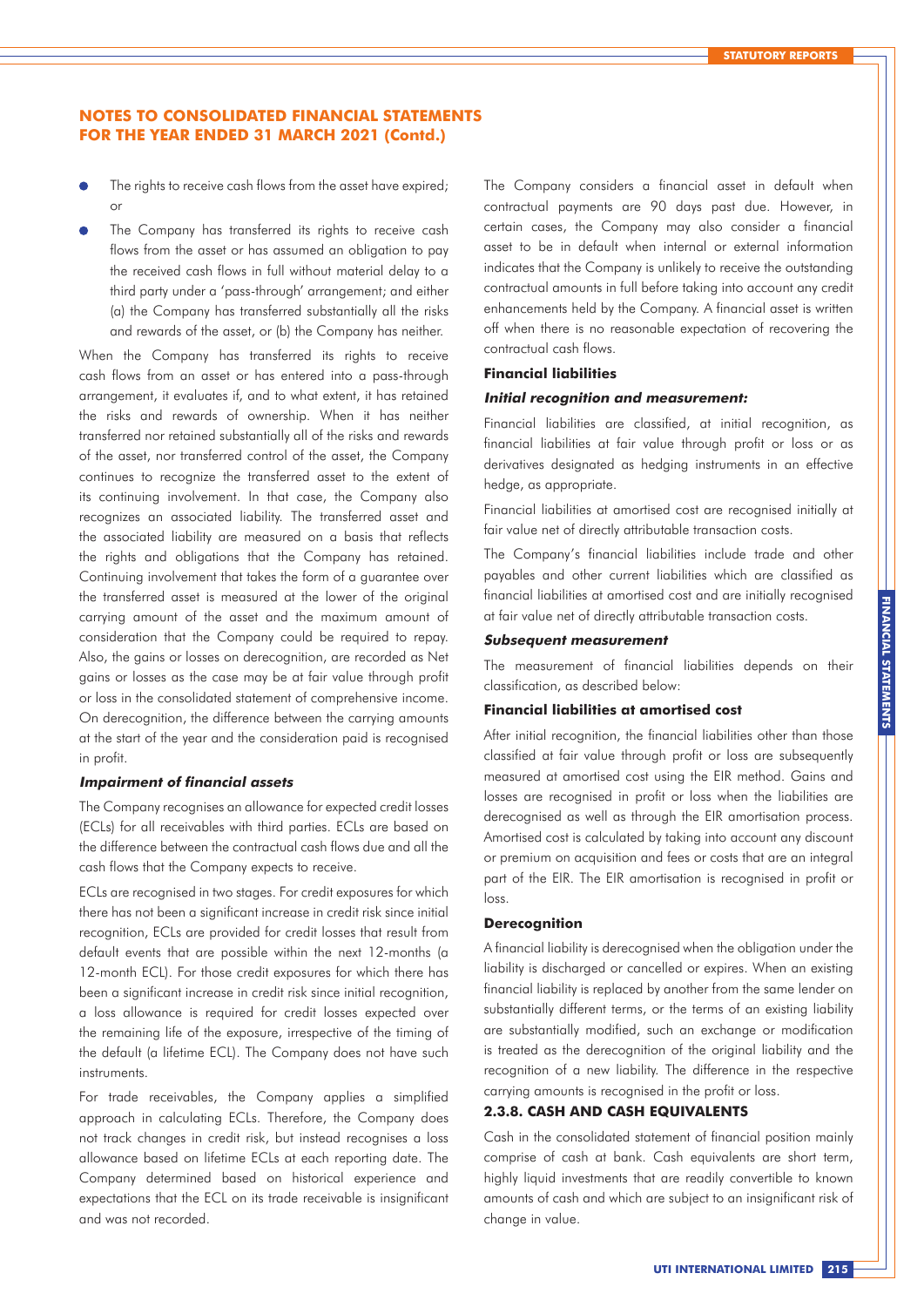

#### **2.3.9. PROVISIONS**

Provisions are recognised when the Company has a legal or constructive obligation as a result of past events, it is probable that an outflow of resources, embodying economic benefits, will be required to settle the obligation and a reliable estimate of the amount of the obligation can be made. There is no legal or constructive obligation by or against the Company for which any provision needs to be created.

#### **2.3.10. EMPLOYEE BENEFITS**

#### Defined contributions plans

The Company participates in the national pension schemes as defined by the laws of the countries in which it has operations. In particular, the Company makes contributions to the Central Provident Fund ("CPF") scheme in Singapore, a defined contribution pension scheme. Contributions to defined contribution pension schemes are recognised as an expense in the financial period in which the related service is performed.

#### Share based payments

The Employee Stock Option Scheme provides for the grant of options to acquire equity shares of the holding Company UTI Asset Management Company Limited to its eligible employees of the subsidiary Company are measured at fair value of the equity instruments at the grant date. The period of vesting and period of exercise are as specified within the respective schemes.

The fair value of the warrants is measured using the Black-Scholes valuation method or other generally accepted valuation techniques. The calculation takes into account the terms and conditions under which the warrants are granted. The fair value determined at the grant date of the equity settled share-based payments is expensed on a straight-line basis over the vesting period, based on the Company's estimate of equity instruments that will eventually vest, with a corresponding increase in equity. Subsequent fair value adjustments are not recognized in the income statement.

The dilutive effect of outstanding options is reflected as additional share dilution in the computation of diluted earnings per share.

# **2.3.11. EXPENSES**

All expenses are accounted for in profit or loss on the accrual basis.

### **2.3.12. RELATED PARTIES**

Related parties are individuals and companies where the individual or the Company has the ability directly or indirectly to control the other party or exercise significant influence over the other party in making financial and operating decisions.

# **2.3.13 GOVERNMENT GRANTS**

Government grants are recognised as a receivable when there is reasonable assurance that the grant will be received and

all attached conditions will be complied with. When the grant relates to an expense item, it is recognised as income on a systematic basis over the periods that the related costs, for which it is intended to compensate, are expensed. When the grant relates to an asset, it is recognised as income in equal amounts over the expected useful life of the related asset. During the year, the UTI Singapore received grants in relation to the Jobs Support Scheme ("JSS"), Property Tax Rebate and Jobs Growth Incentive ("JGI").

#### **3. STANDARDS, AMENDMENTS** AND **INTERPRETATIONS TO EXISTING THAT ARE INTERPRETATIONS TO EXISTING THAT EFFECTIVE AND HAVE BEEN ADOPTED BY THE COMPANY**

The standards and interpretations that are issued and are effective, up to the date of issuance of the Company's financial statements are disclosed below.

| <b>Standards effective from</b><br>1 April 2020                                    | <b>Effective for</b><br>accounting<br>period<br>beginning on<br>or after |  |
|------------------------------------------------------------------------------------|--------------------------------------------------------------------------|--|
| Definition of a Business - Amendments to<br><b>IFRS 3</b>                          | 1 January 2020                                                           |  |
| Benchmark<br>Reform<br>Rate<br>Interest<br>Amendments to IFRS 9, IAS 39 and IFRS 7 | 1 January 2020                                                           |  |
| Definition of Material – Amendments to IAS<br>1 and IAS 8                          | 1 January 2020                                                           |  |
| The Conceptual Framework for Financial<br>Reporting                                | 1 January 2020                                                           |  |

The adoption of the standards listed above did not have any material impact on the financial statements.

#### **4. SIGNIFICANT ACCOUNTING JUDGEMENTS, ESTIMATES AND ASSUMPTIONS**

The preparation of the Company's financial statements requires management to make judgements, estimates and assumptions that affect the reported amounts of revenues, expenses, assets and liabilities, and the disclosure of contingent liabilities, at the end of the reporting period. However, uncertainty about these assumptions and estimates could result in outcomes that require a material adjustment to the carrying amount of the asset or liability affected in future periods.

Management has assessed that there are no significant accounting judgements, estimates and assumptions applied in preparing the consolidated financial statements. Fair Valuation of Investments has been classified under Level 1 as discussed in Note 20, page 36 – Fair value Measurement therefore no judgements applied.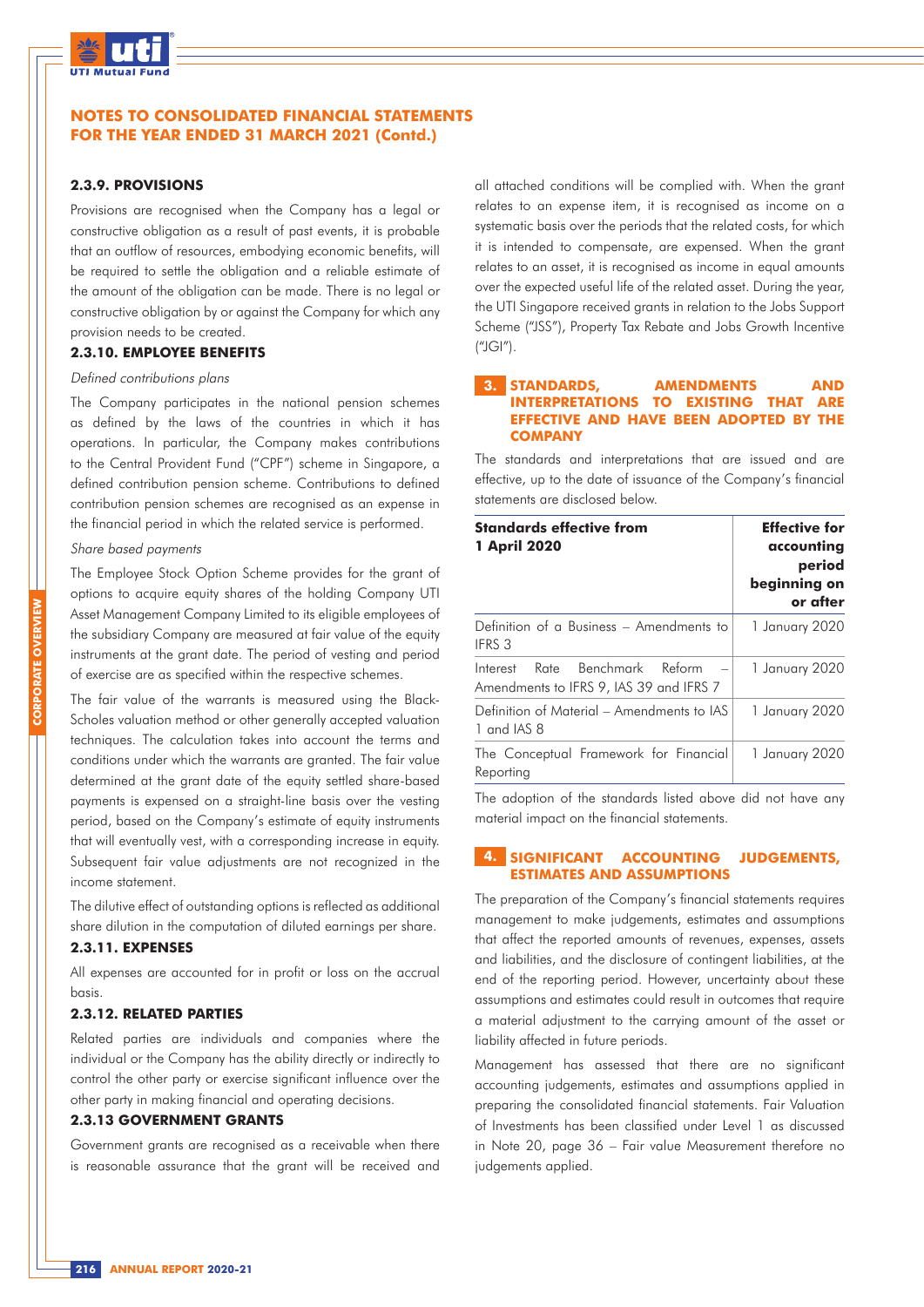# **5. REVENUE**

| <b>Particulars</b>                   | <b>31 March 2021</b> | <b>31 March 2020</b> |
|--------------------------------------|----------------------|----------------------|
|                                      | <b>GBP</b>           | <b>GBP</b>           |
| Management fees                      | 6,617,710            | 6,151,687            |
| Investor service fees                | 51,508               | 49,567               |
| Advisory fees                        |                      | 57                   |
| <b>Total revenue from operations</b> | 6,669,218            | 6,201,311            |
| <b>Bank Interest</b>                 | 50,101               | 84,686               |
| Foreign exchange gain                |                      | 471,731              |
| Business support service fees        | 513,141              | 555,629              |
| Other income                         | 122,417              | 81,964               |
| Grant Income*                        | 118,313              |                      |
| <b>Total other income</b>            | 803,972              | 1,194,010            |

\* The government grants are non-refundable rebates from government relating to rental and staff related expenses incurred by the UTI Singapore in its course of business. During the year, UTI Singapore received several government grants as part of the COVID-19 Government Relief Measures. These grants include the Jobs Support Scheme ("JSS"), Property Tax Rebate and Jobs Growth Incentive ("JGI"). UTI Singapore has recognised these government grants as grant income. In relation to the JSS grant, the stated purpose of the grant is to provide wage support to entities to retain local employees during the period of economic uncertainty.

# **6. ADVISORY, MANAGEMENT AND TRAILER FEES**

| <b>Particulars</b>                          | 31 March 2021 | <b>31 March 2020</b> |
|---------------------------------------------|---------------|----------------------|
|                                             | <b>GBP</b>    | <b>GBP</b>           |
| Expenses relating to offshore funds:        |               |                      |
| Investment advisory fees                    | 364,253       | 387,178              |
| Management and Trail fees                   | 2,323,003     | 2,207,900            |
| Total Advisory, Management and Trailer fees | 2,687,256     | 2,595,078            |

# **7. OTHER EXPENSES**

| <b>Particulars</b>                             | 31 March 2021 | 31 March 2020 |
|------------------------------------------------|---------------|---------------|
|                                                | <b>GBP</b>    | <b>GBP</b>    |
| Salaries and wages                             | 2,553,995     | 2,295,495     |
| Contribution to provident and other funds      | 133,892       | 124,504       |
| Gratuity expense                               | 86,972        | 90,172        |
| Staff related expenses                         | 258,117       | 176,181       |
| <b>Total Staff Cost</b>                        | 3,032,976     | 2,686,352     |
| Office administration and secretarial expenses | 484,614       | 464,720       |
| Legal and professional fees                    | 190,931       | 432,842       |
| Travel expenses                                | 10,137        | 241,713       |
| Office rental costs                            | 36,679        | 147,544       |
| Audit fees                                     | 110,617       | 120,309       |
| Sales promotion                                | 100,601       | 106,561       |
| Insurance                                      | 104,478       | 91,126        |
| Directors' fees                                | 49,577        | 51,617        |
| Telephone expenses                             | 35,017        | 46,490        |
| Depreciation                                   | 10,592        | 8,951         |
| Foreign exchange loss                          | 784,088       |               |
| Depreciation charge for right of use asset     | 173,253       | 17,091        |
| Interest on lease liability                    | 8,852         | 1,028         |
| <b>Total other expenses</b>                    | 5,132,412     | 4,416,344     |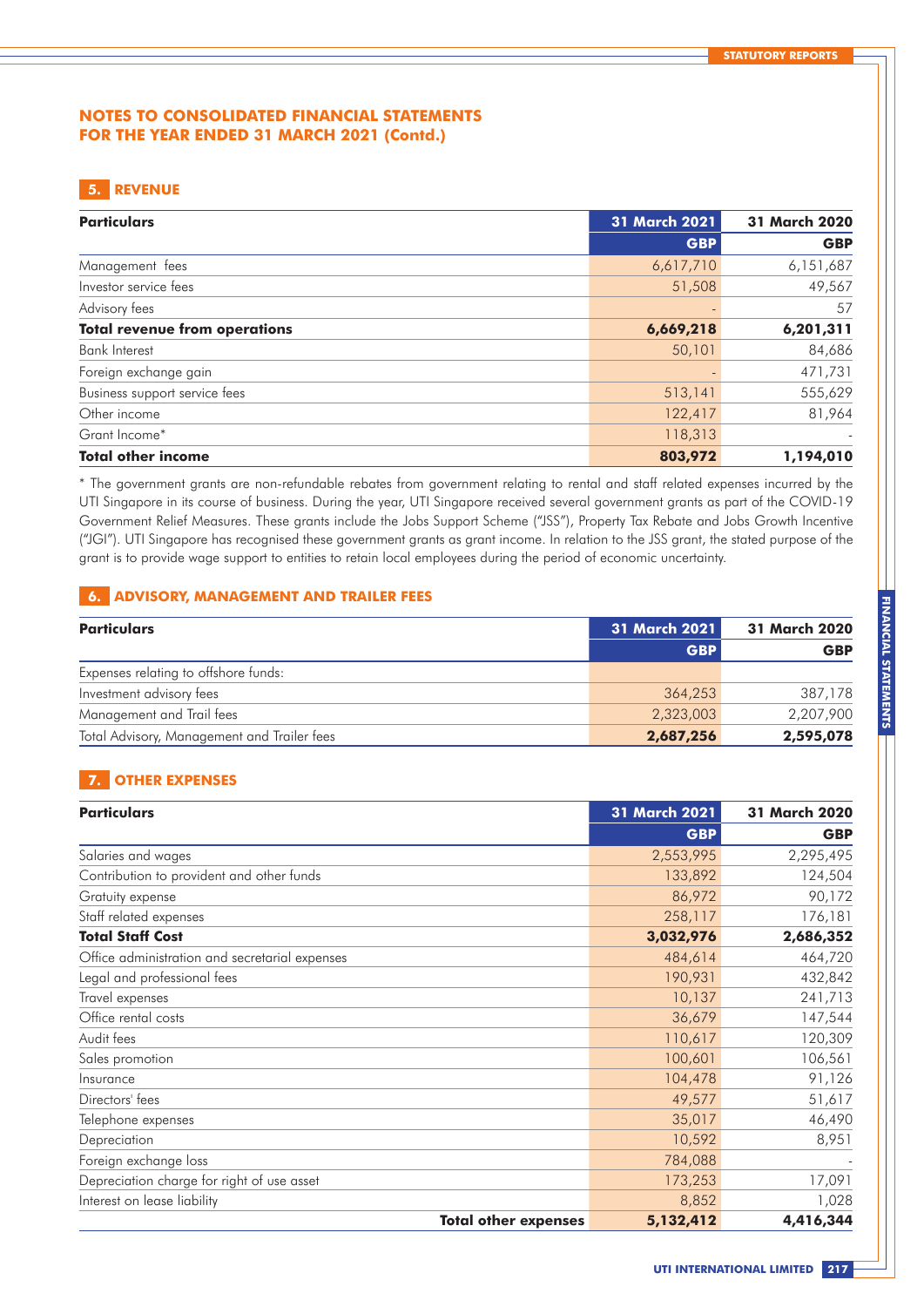

# **8. TAXATION**

UTI International Limited is taxed at the Guernsey Company standard rate of 0%. There is no Guernsey tax liability in respect of the Company for the year ended 31 March 2021. As estimated by the management, there is no tax liability in respect of London Branch.

UTI Mauritius being the holder of a category 1 global business license is classified as a tax incentive Company and under the current laws and regulations is liable to pay Income Tax on its profits, as adjusted for tax purposes, at the rate of 15%. It is, however, entitled to a tax credit equivalent to the higher of actual foreign tax suffered and 80% of Mauritian tax payable in respect of foreign source income. The capital gains of UTI Mauritius are exempt from tax in Mauritius. The foregoing is based on current interpretation and practice and is subject to any future changes in Indian or Mauritian tax laws and in the treaty between India and Mauritius. During the year ended 31 March 2021 and 31 March 2020 UTI Mauritius has a tax expense of GBP 24,220 and GBP 25,452 respectively.

UTI Singapore was granted the Financial Sector Incentive Award (Fund Management or Investment Advisory Services) ("FSI"), effective from 29 April 2016 to 28 April 2021. Under the FSI, the Company is entitled to a concessionary rate of tax of 10% on qualifying transactions under the provision of Concessionary Rate of Tax for Financial Sector Incentive Companies in section 43Q of the Income Tax Act (Chapter 134).

Further UTI Singapore has unabsorbed tax losses and capital allowances that are available for offset against future taxable profits, for which taxable profits are expected in the foreseeable future hence deferred tax is recognized. UTI Singapore has a tax expense and deferred tax asset of GBP 41,340 and GBP 101,924 respectively for the period ended 31 March 2021 and GBP 40,200 and GBP 93,548 for the period ended 31 March 2020 respectively.

For UTI International Limited – UK Branch there is no tax expense for both the periods Tax expense:

The components of the income tax expense for the year ended 31 March 2021 and 2020 are as follows:

| <b>Particulars</b>                                   |           | <b>31 March 2021</b> | 31 March 2020 |
|------------------------------------------------------|-----------|----------------------|---------------|
|                                                      |           | <b>GBP</b>           | <b>GBP</b>    |
| Tax expense attributable to profit is made up of:    |           |                      |               |
| - Current income tax                                 | 179,176   |                      | 147,889       |
| - (Under)/Over provision in respect of previous year | (3,670)   |                      | 50,766        |
| - Deferred tax on temporary differences              | (13,063)  |                      | (22, 123)     |
| - Tax credit                                         | (96, 883) | (110, 879)           |               |
|                                                      | 65,560    |                      | 65,653        |

Deferred tax asset movement for the year ended 31 March 2021 and 31 March 2020 are as follows:

| <b>Particulars</b>                    | 31 March 2021 | <b>31 March 2020</b> |
|---------------------------------------|---------------|----------------------|
|                                       | <b>GBP</b>    | <b>GBP</b>           |
| - Opening Deferred Tax                | 93,548        | 71,672               |
| - Current year's Impact               | 13,063        | 22,123               |
| - Other (Foreign exchange adjustment) | (4,687)       | (247)                |
|                                       | 101,924       | 93,548               |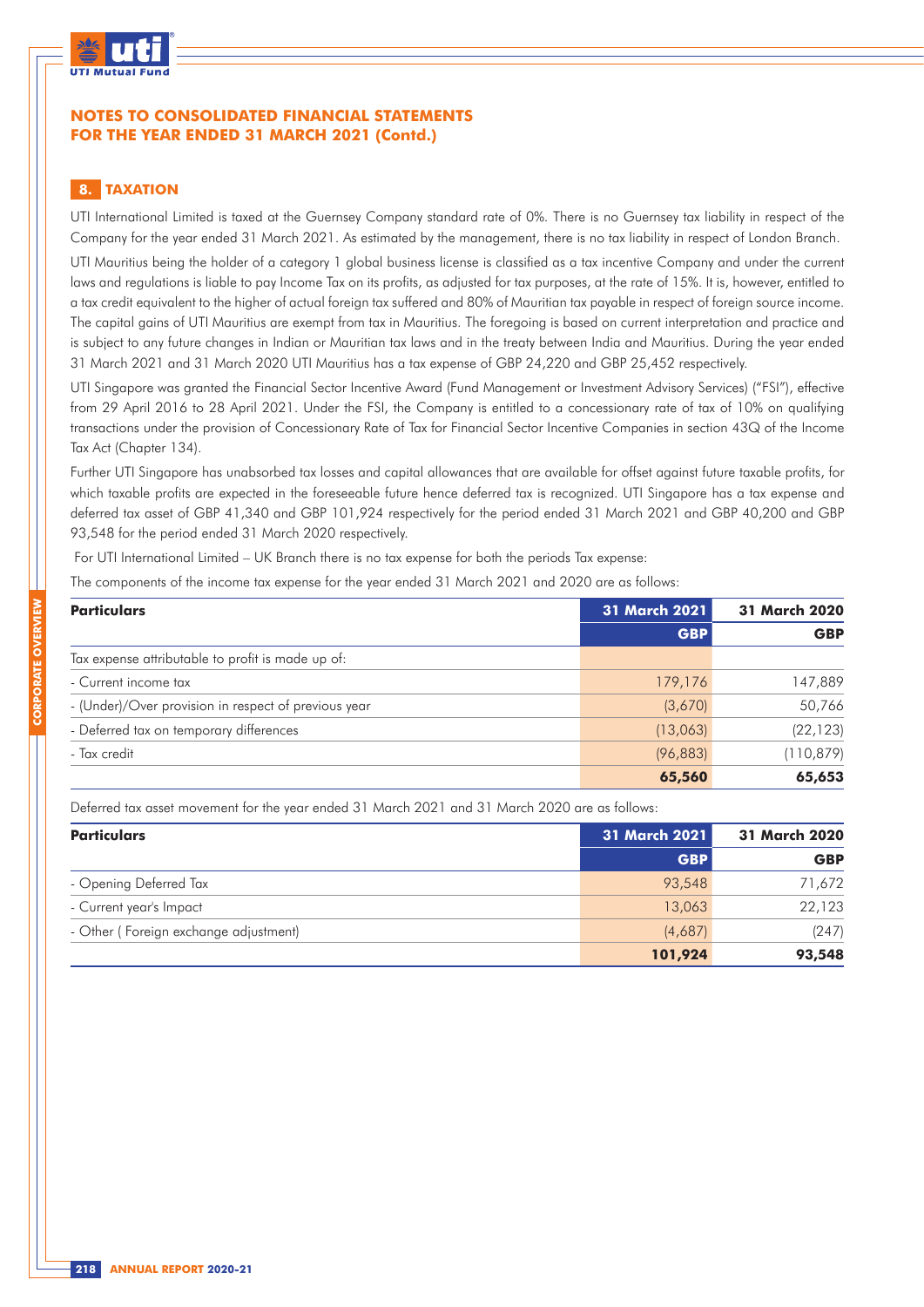The tax charge shown in the consolidated statement of comprehensive income differs from the tax charge that would apply if all profits had been charged at the blended rates taking into consideration the UK, Mauritius and Singapore corporate rates. A reconciliation between the tax expense and the accounting profit multiplied by the blended tax rate for the years ended 31 March 2021 and 2020 is, as follows:

| <b>Particulars</b>                                                    | 31 March 2021  | 31 March 2020 |
|-----------------------------------------------------------------------|----------------|---------------|
|                                                                       | <b>GBP</b>     | <b>GBP</b>    |
| Profit before tax per the financial statements                        | 14,714,621     | (5,703,581)   |
| <u> Adjust for:</u>                                                   |                |               |
| Taxable at 0% in Guernsey                                             | (13, 326, 191) | 4,170,298     |
| Deductible at 0% in Guernsey                                          | 1,579,554      | 1,635,498     |
| Profit before tax attributable to tax in various jurisdictions        | 2,967,984      | 102,215       |
| Tax at blended rate of (2021: 13.68%) (2020:3.29%)                    | 406,019        | 3,364         |
| <b>Effect of:</b>                                                     |                |               |
| Expenses not deductible for tax purpose                               | 85,218         | 116,000       |
| Income not subject to taxation                                        | (326, 492)     | (1, 014)      |
| Deemed foreign tax credit                                             | (96, 883)      | (110, 879)    |
| Effect of partial tax exemption, tax relief & tax rebate              | 15,447         | 30,697        |
| Benefits of previously unrecognized tax losses and capital allowances | (1,016)        | (1, 141)      |
| (Over)/ Under provision in respect of previous years                  | (3,670)        | 50,766        |
| Deferred tax on temporary differences                                 | (13,063)       | (22, 123)     |
| Others                                                                |                | (17)          |
| Income tax expense                                                    | 65,560         | 65,653        |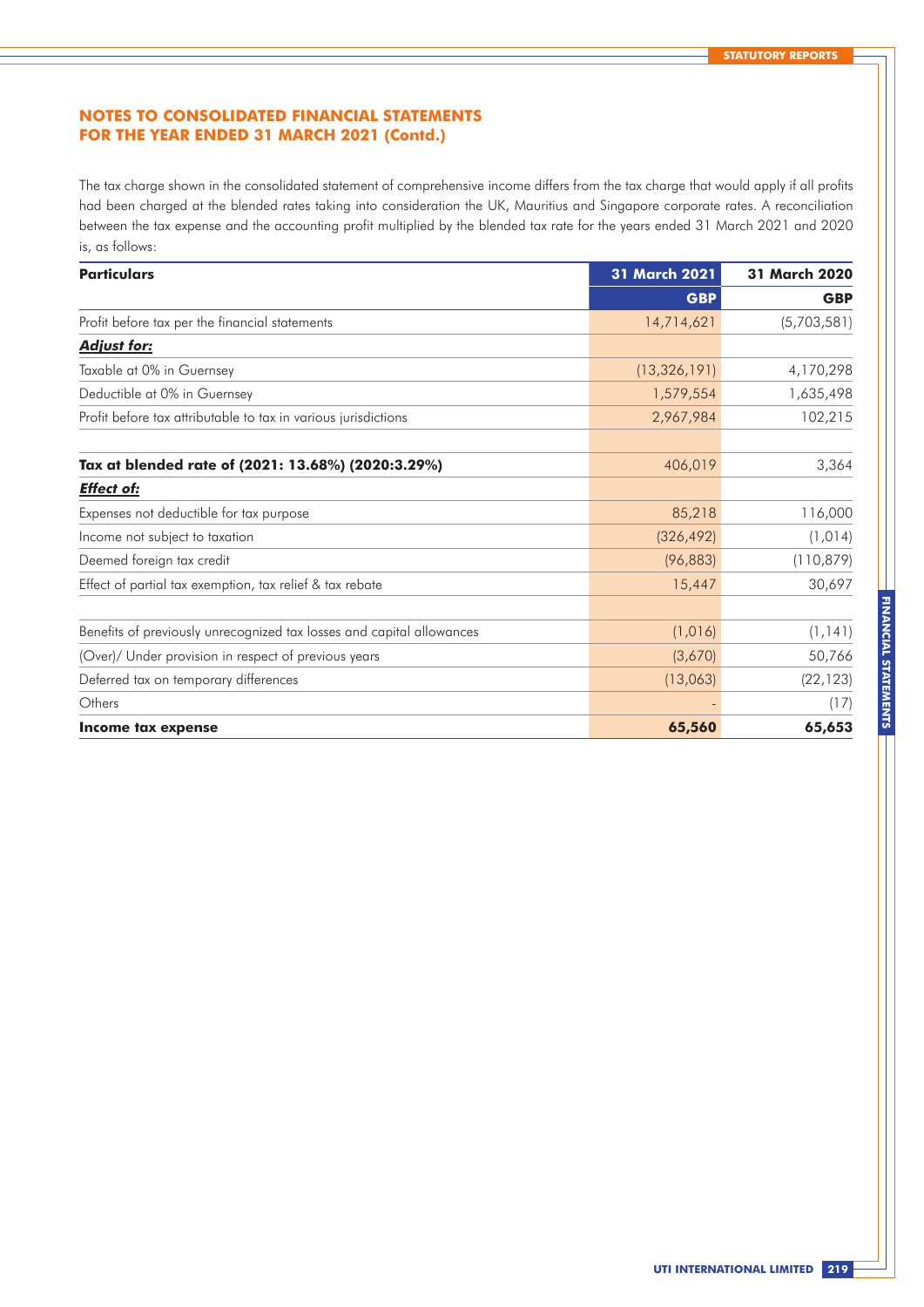

# **9. FINANCIAL ASSETS AT FAIR VALUE THROUGH PROFIT OR LOSS**

| <b>Particulars</b>                                          | <b>31 March 2021</b> | 31 March 2020  |
|-------------------------------------------------------------|----------------------|----------------|
|                                                             | <b>GBP</b>           | <b>GBP</b>     |
| <b>Investment in management shares</b>                      |                      |                |
| Shinsei UTI India Fund (Mauritius) Limited                  | 432                  | 432            |
| The India Pharma Fund Limited                               | 62                   | 62             |
| The India Debt Opportunities Fund Limited                   | 58                   | 58             |
| UTI Rainbow Fund Limited                                    | 68                   | 68             |
| India Fund Limited                                          | $\overline{2}$       | $\overline{2}$ |
| Wealth Creator 1 100 shares of USD1.00                      | 70                   | 70             |
| Wealth Creator 2 100 shares of USD1.00                      | 70                   | 70             |
| Wealth Creator 3 100 shares of USD1.00                      | 70                   | 70             |
| Wealth Creator 4 100 shares of USD1.00                      | 70                   | 70             |
| Wealth Creator 5 100 shares of USD1.00                      | 70                   | 70             |
| Wealth Creator 6 100 shares of USD1.00                      | 70                   | 70             |
| UTI Spectrum Fund 100 shares of USD1.00                     | 70                   | 70             |
| <b>Investment in quoted securities</b>                      |                      |                |
| <b>UTI India Dynamic Equity Fund</b>                        |                      |                |
| Balance as at 1 April                                       | 20,908,400           | 26,655,384     |
| Sale during the period                                      | (6, 217, 165)        |                |
| Profit on sale of Investments                               | 2,535,905            |                |
| Fair value adjustments *                                    | 11,845,323           | (5,746,984)    |
| <b>Balance as at 31 March</b>                               | 29,072,463           | 20,908,400     |
| <b>UTI India Balanced Fund</b>                              |                      |                |
| Balance as at 1 April                                       | 1,810,916            | 1,979,709      |
| Fair value adjustments *                                    | 494,613              | (168, 793)     |
| <b>Balance as at 31 March</b>                               | 2,305,529            | 1,810,916      |
| Total financial assets at fair value through profit or loss | 31,379,104           | 22,720,428     |

\* Fair value adjustments also includes foreign exchange adjustments.

# **10. PROPERTY, PLANT AND EQUIPMENT**

|                                | <b>Fixtures and Fittings</b> | <b>Office Equipment</b> | <b>Computer</b> | Total    |
|--------------------------------|------------------------------|-------------------------|-----------------|----------|
|                                | <b>GBP</b>                   | GBP                     | <b>GBP</b>      | GBP      |
| <b>Cost</b>                    |                              |                         |                 |          |
| At 1 April 2020                | 82,322                       | 19,823                  | 149,747         | 251,892  |
| Acquired during the year       | 4,866                        |                         | 6,228           | 11,094   |
| Translation reserve            | (3,019)                      | (841)                   | (4,837)         | (8,697)  |
| <b>At 31 March 2021</b>        | 84,169                       | 18,982                  | 151,138         | 254,289  |
| <b>Depreciation</b>            |                              |                         |                 |          |
| At 1 April 2020                | 82,005                       | 17,719                  | 132,442         | 232,166  |
| Charge for the year            | 637                          | 744                     | 9,211           | 10,592   |
| Translation reserve            | (3,029)                      | (805)                   | (4, 533)        | (8, 367) |
| <b>At 31 March 2021</b>        | 79,613                       | 17,658                  | 137,120         | 234,391  |
| Net Book Value - 31 March 2021 | 4,556                        | 1,324                   | 14,018          | 19,898   |
| Net Book Value - 31 March 2020 | 317                          | 2,104                   | 17,305          | 19,726   |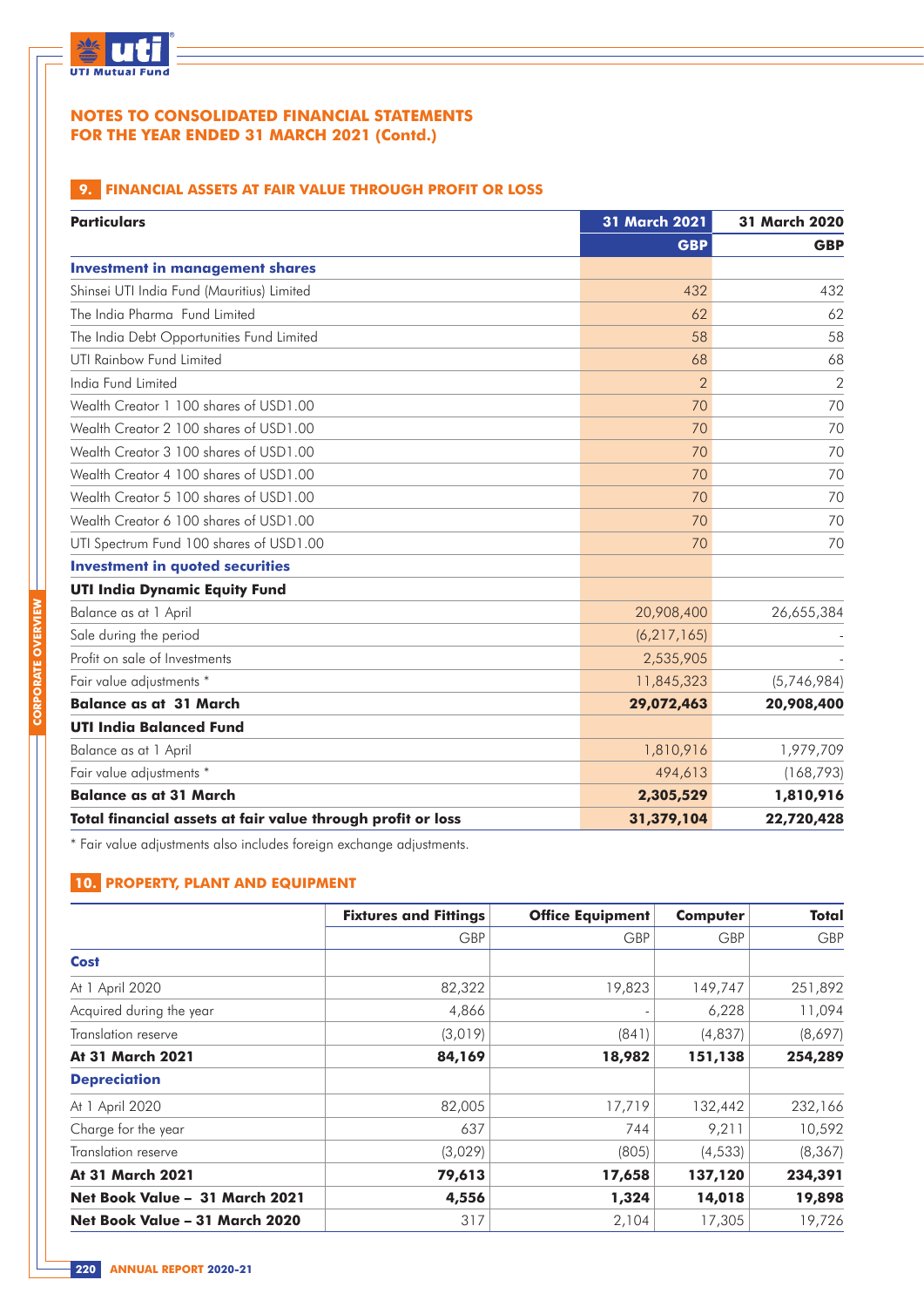# **11. RIGHT OF USE ASSET**

|                                | <b>Leased Premises</b> |
|--------------------------------|------------------------|
|                                | <b>GBP</b>             |
| <b>Cost</b>                    |                        |
| At 1 April 2020                | 208,220                |
| Acquired during the year       | 133,460                |
| Translation reserve            |                        |
| At 31 March 2021               | 341,680                |
| <b>Depreciation</b>            |                        |
| At 1 April 2020                | 17,091                 |
| Charge for the year            | 173,253                |
| Translation reserve            | (2, 556)               |
| <b>At 31 March 2021</b>        | 187,788                |
| Net Book Value - 31 March 2021 | 153,892                |
| Net Book Value - 31 March 2020 | 191,129                |

# **12. TRADE AND OTHER RECEIVABLES**

| <b>Particulars</b>                       | <b>31 March 2021</b><br><b>31 March 2020</b> |            |
|------------------------------------------|----------------------------------------------|------------|
|                                          | <b>GBP</b>                                   | <b>GBP</b> |
| Management fee receivable                | 628,455                                      | 629,141    |
| Other receivables                        | 77,010                                       | 136,098    |
| Receivable due from related party        | 1,799,610                                    | 1,408,025  |
| <b>Total trade and other receivables</b> | 2,505,075                                    | 2,173,264  |

The amounts due from related party are not secured, interest free and are repayable on demand.

# **13. OTHER CURRENT FINANCIAL ASSETS**

| <b>Particulars</b>                          | 31 March 2021 | <b>31 March 2020</b> |
|---------------------------------------------|---------------|----------------------|
|                                             | <b>GBP</b>    | <b>GBP</b>           |
| Prepayments                                 | 153,148       | 177,894              |
| Deposits                                    | 64,964        | 53,994               |
| Interest accrued                            | 5,933         | 15,970               |
| <b>Total other current financial assets</b> | 224,045       | 247,858              |

# **14. CASH AND CASH EQUIVALENTS**

| <b>Particulars</b>                     | 31 March 2021 | <b>31 March 2020</b> |
|----------------------------------------|---------------|----------------------|
|                                        | <b>GBP</b>    | <b>GBP</b>           |
| Cash at banks and on hand              | 8,394,548     | 6,621,813            |
| Short term deposits                    | 9,048,925     | 5,207,870            |
| <b>Total cash and cash equivalents</b> | 17,443,473    | 11,829,683           |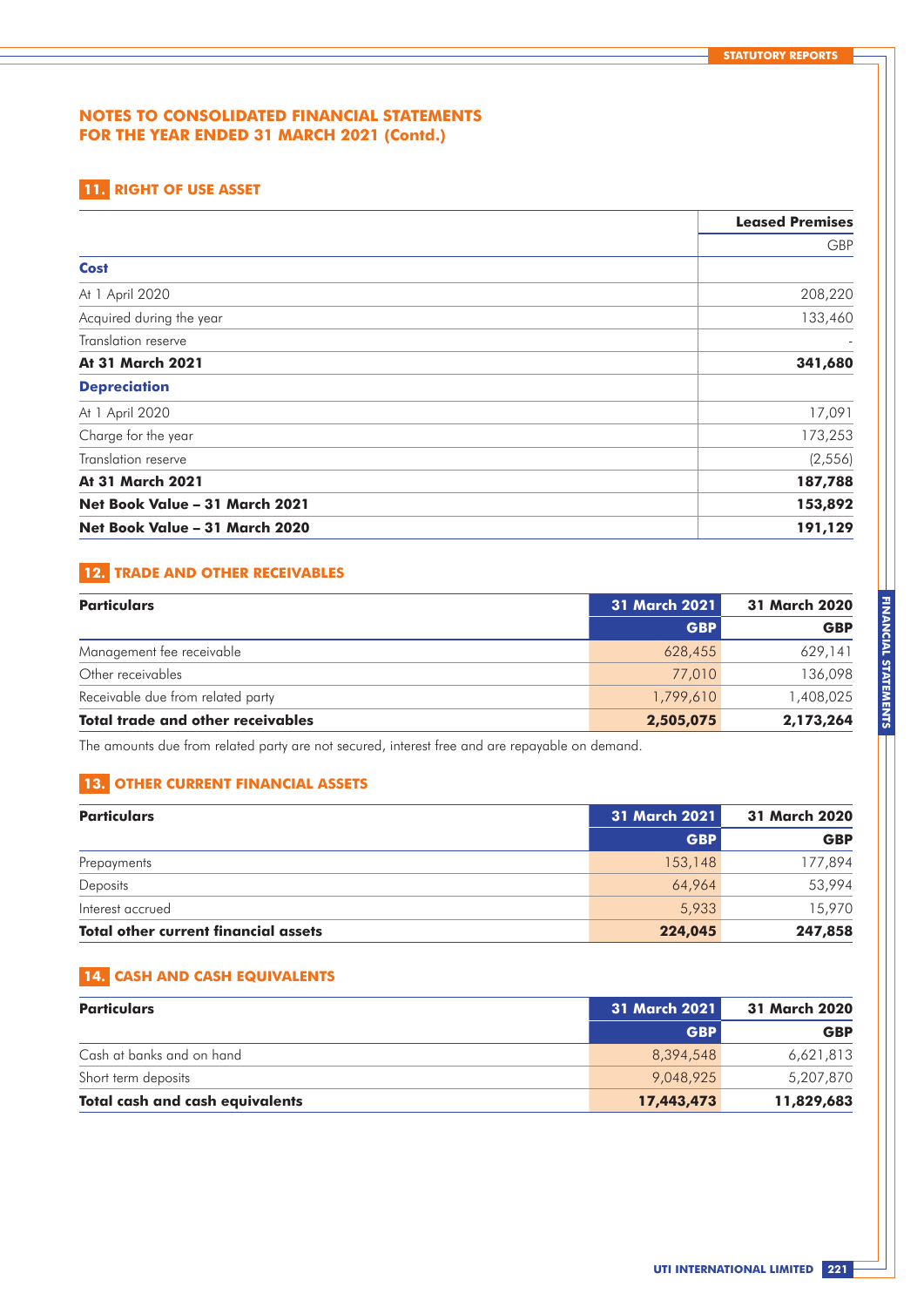

# **15. ISSUED CAPITAL**

| <b>Particulars</b>                           | 31 March 2021<br><b>31 March 2020</b> |            |
|----------------------------------------------|---------------------------------------|------------|
|                                              | <b>GBP</b>                            | <b>GBP</b> |
| <b>Allotted, called and fully paid:</b>      |                                       |            |
| 6,758,062 ordinary shares of GBP 1 each      | 6,758,062                             | 6,758,062  |
| No. of shares at the beginning of the period | 6,758,062                             | 6,758,062  |
| Add: Shares issued during the period/year    |                                       |            |
| Less: Shares redeemed during the period/year |                                       |            |
| No. of shares at the end of the period       | 6,758,062                             | 6,758,062  |

# **16. TRADE AND OTHER PAYABLES**

| <b>Particulars</b>                | 31 March 2021 |            |
|-----------------------------------|---------------|------------|
|                                   | <b>GBP</b>    | <b>GBP</b> |
| Management & advisory fee payable | 292,578       | 97,550     |
| Other accruals                    | 608,359       | 694,781    |
| Payable to UTI AMC Ltd.           | 225,911       | 147,003    |
| Total                             | 1,126,848     | 939,334    |

The amounts due to related party are not secured, interest free and are repayable on demand.

# **17. OTHER CURRENT LIABILITIES**

| <b>Particulars</b>                     | 31 March 2021 | <b>31 March 2020</b> |
|----------------------------------------|---------------|----------------------|
|                                        | <b>GBP</b>    | <b>GBP</b>           |
| Tax liability                          | 67,143        | 26,911               |
| Audit fees payable                     | 98,372        | 116,715              |
| Payroll accruals                       | 1,174,335     | 978,706              |
| Accruals for expenses                  | 38,756        |                      |
| <b>Total other current liabilities</b> | 1,378,606     | 1,122,332            |

# **18. LEASE LIABILITIES**

| <b>Particulars</b>             | 31 March 2021 | <b>31 March 2020</b> |
|--------------------------------|---------------|----------------------|
|                                | <b>GBP</b>    | <b>GBP</b>           |
| Current                        | 88,596        | 102,983              |
| Non Current                    | 67.976        | 88,375               |
| <b>Total Lease liabilities</b> | 156,572       | 191,358              |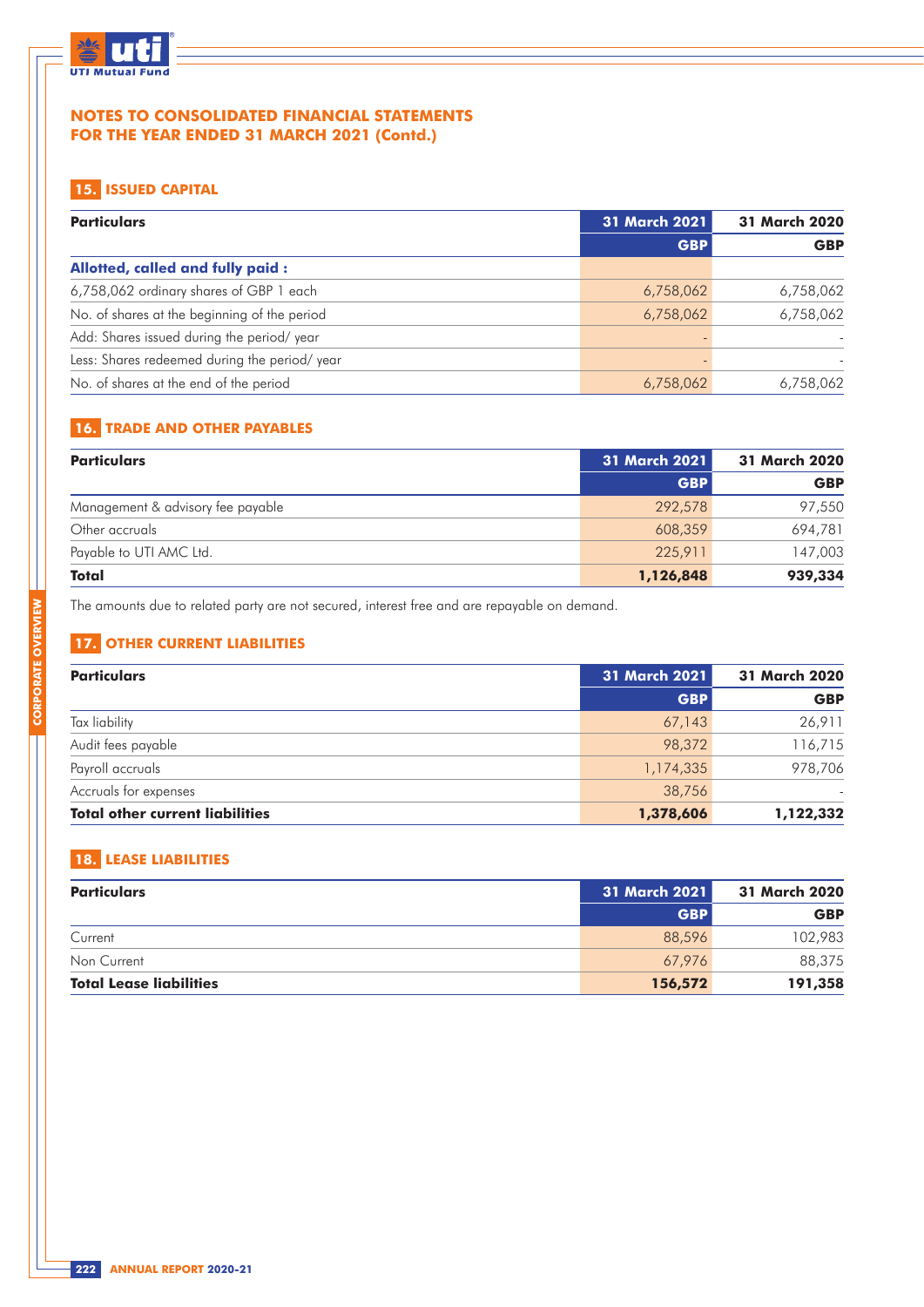# **19. RELATED PARTY TRANSACTIONS**

During the current year, the Group has entered into transactions with the following related parties.

| Significant Influence over the Parent Company | T Rowe Price International Ltd (23.00%) *       |
|-----------------------------------------------|-------------------------------------------------|
| Parent Company                                | UTI Asset Management Company Limited            |
| Key Management Personnel (KMP)                | Praveen Jagwani (CEO)                           |
|                                               | Imtaiyazur Rahman (Non - Executive Director)    |
|                                               | Christopher M W Hill (Non - Executive Director) |

\*3% Shares offloaded by T.Rowe Price International Ltd in UTI AMC Ltd (Holding Company) by way of offer for sale at time of initial public offering.

The amounts due to and due from the related parties are not secured, interest free, unclaimed and are repayable on demand. The details of the transactions with related parties included in the statement of comprehensive income are as follows:

| <b>Nature of Transaction</b> | <b>Holding Company</b>   | <b>Key Management Personnel</b> | <b>Total</b> |  |
|------------------------------|--------------------------|---------------------------------|--------------|--|
|                              | 31-Mar-21                | 31-Mar-21                       | 31-Mar-21    |  |
|                              | 31-Mar-20                | 31-Mar-20                       | 31-Mar-20    |  |
|                              | <b>GBP</b>               | GBP                             | GBP          |  |
| <b>Income</b>                |                          |                                 |              |  |
| Fee income                   | 513,141                  | ٠                               | 513,141      |  |
|                              | 555,629                  | $\overline{\phantom{a}}$        | 555,629      |  |
| <b>Expenses</b>              |                          |                                 |              |  |
| Fund Management fees         | 707,899                  | $\overline{\phantom{a}}$        | 707,899      |  |
|                              | 541,272                  | ٠                               | 541,272      |  |
| Salary and allowances        |                          |                                 |              |  |
| - Praveen Jagwani            | $\overline{\phantom{a}}$ | 582,080                         | 582,080      |  |
|                              |                          | 523,130                         | 523,130      |  |

| <b>Nature of Transaction</b> | 31 March 2021 l | <b>31 March 2020</b> |  |
|------------------------------|-----------------|----------------------|--|
|                              | <b>GBP</b>      | <b>GBP</b>           |  |
| <b>Director's Fees</b>       |                 |                      |  |
| Christopher M W Hill         | 11.454          | 1,912                |  |

No remuneration is paid by UTI International Ltd to Mr. Imtaiyazur Rahman, as he is a full time director of UTI AMC Ltd.

Details of related parties' balances included in the statement of financial position are as follows:

| <b>Nature of Transaction</b> | <b>Holding Company</b> | <b>Key Management Personnel</b> | <b>Total</b> |
|------------------------------|------------------------|---------------------------------|--------------|
|                              | 31-Mar-21              | 31-Mar-21                       | 31-Mar-21    |
|                              | 31-Mar-20              | 31-Mar-20                       | 31-Mar-20    |
|                              | <b>GBP</b>             | GBP                             | GBP          |
| <b>Outstanding balances</b>  |                        |                                 |              |
| Trade & other receivables    | 146,224                | $\overline{\phantom{a}}$        | 146,224      |
|                              | 125,860                | $\overline{\phantom{a}}$        | 125,860      |
| Trade & other payables       | 225,911                | $\overline{\phantom{a}}$        | 225,911      |
|                              | 147,003                | $\overline{\phantom{a}}$        | 147,003      |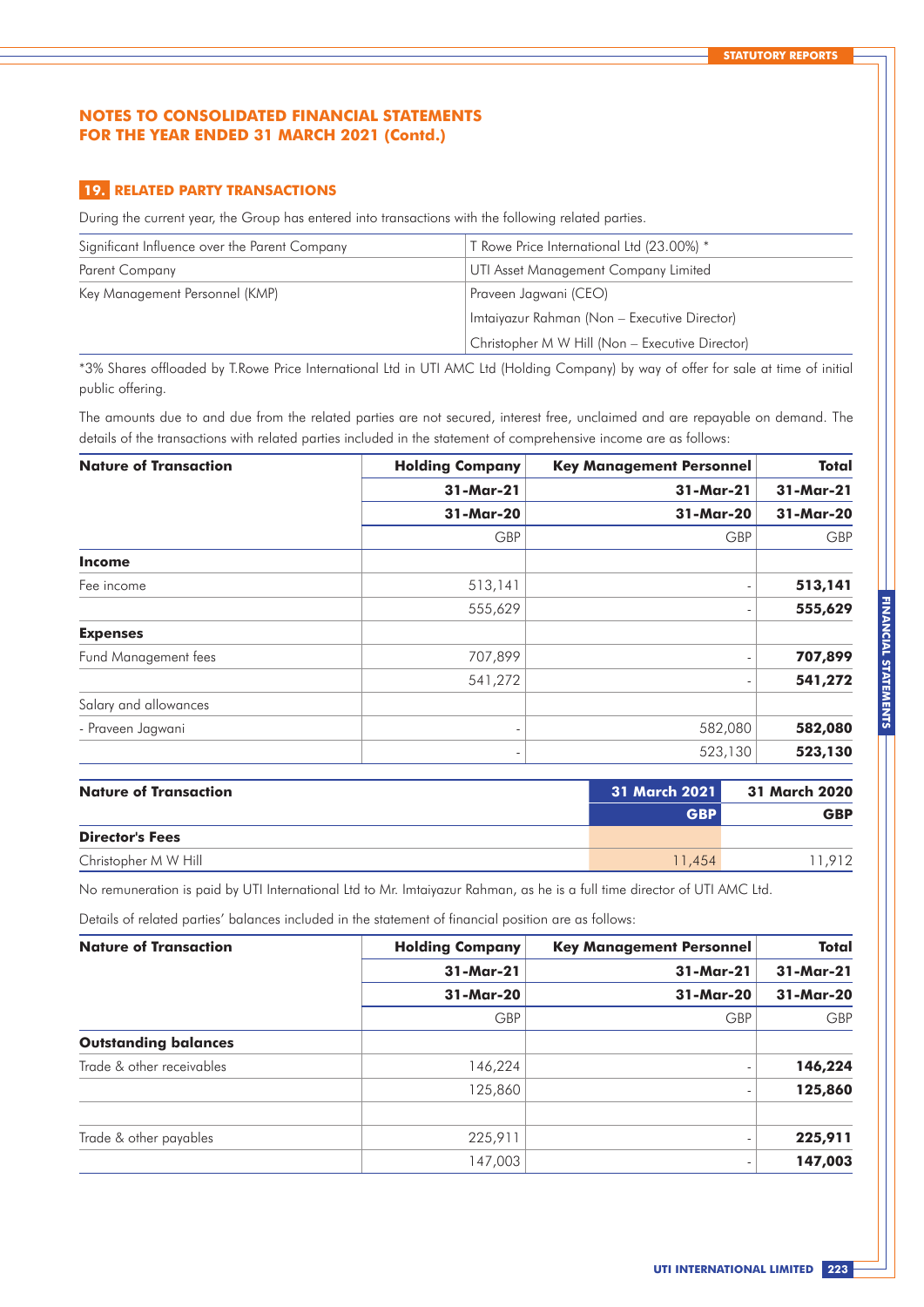

# **20. FAIR VALUE MEASUREMENT**

Investments in managed funds are valued at fair value according to IFRS as described in Note 2. The Company's other assets and liabilities include cash and cash equivalents and other payables (excluding accruals) which are realised or settled within a short-term period and excludes prepayments. The carrying amounts of these assets and liabilities approximate their fair values.

The table below provides reconciliation of the line items in the Company's statement of financial position to the categories of financial instruments:

|                                                       | Investments at<br>fair value | <b>Financial assets</b><br>at amortised | <b>Other financial</b><br>liabilities | <b>Total carrying</b><br>amount |
|-------------------------------------------------------|------------------------------|-----------------------------------------|---------------------------------------|---------------------------------|
|                                                       |                              | cost                                    |                                       |                                 |
| 31-Mar-21                                             | GBP                          | GBP                                     | GBP                                   | GBP                             |
| Financial assets at fair value through profit or loss | 31, 379, 104                 |                                         |                                       | 31,379,104                      |
| Trade receivables and other assets                    |                              | 2,570,038                               |                                       | 2,570,038                       |
| Cash at bank                                          |                              | 17,443,473                              |                                       | 17,443,473                      |
| Trade and other payables                              |                              |                                         | (2,662,026)                           | (2,662,026)                     |
| 31-Mar-20                                             | GBP                          | GBP                                     | GBP                                   | GBP                             |
| Financial assets at fair value through profit or loss | 22,720,428                   |                                         |                                       | 22,720,428                      |
| Trade receivables and other assets                    |                              | 2,227,258                               |                                       | 2,227,258                       |
| Cash at bank                                          |                              | 11,829,683                              |                                       | 11,829,683                      |
| Trade and other payables                              |                              |                                         | (2, 253, 024)                         | (2, 253, 024)                   |

| <b>31 March 2021</b>                                  | Level 1    | Level 2 | Level 3 | Total      |
|-------------------------------------------------------|------------|---------|---------|------------|
|                                                       | GBP        | GBP     | GBP     | GBP        |
| Financial assets at fair value through profit or loss | 31,379,104 |         |         | 31,379,104 |
| <b>31 March 2020</b>                                  | Level 1    | Level 2 | Level 3 | Total      |
|                                                       | GBP        | GBP     | GBP     | GBP        |
| Financial assets at fair value through profit or loss | 22,720,428 |         |         | 22,720,428 |

### **Determination of fair values**

The Company measures fair values using the following fair value hierarchy that reflects the significance of the inputs used in making the measurements.

- Level 1: Quoted price (unadjusted in an active market for an identical instrument.)
- Level 2: Valuation techniques based on observable inputs, either directly (i.e. as prices) or indirectly (i.e, derived from prices). This category includes instruments valued using: quoted prices in active markets for similar instruments: quoted prices for identical or similar instruments in markets that are considered less than active; or other valuation techniques for which all significant inputs are directly or indirectly observable from market data.
- Level 3: Valuation technique using significant unobservable inputs. This category includes all instruments for which the valuation technique includes inputs not based on observable data and the unobservable inputs have a significant effect on the instrument's valuation. This category includes instruments that are valued based on quota prices for similar instruments for which significant unobservable adjustments or assumptions are required to reflect differences between the instruments.

Fair value is calculated on the basis of daily rates posted on the Bloomberg website (Level 1).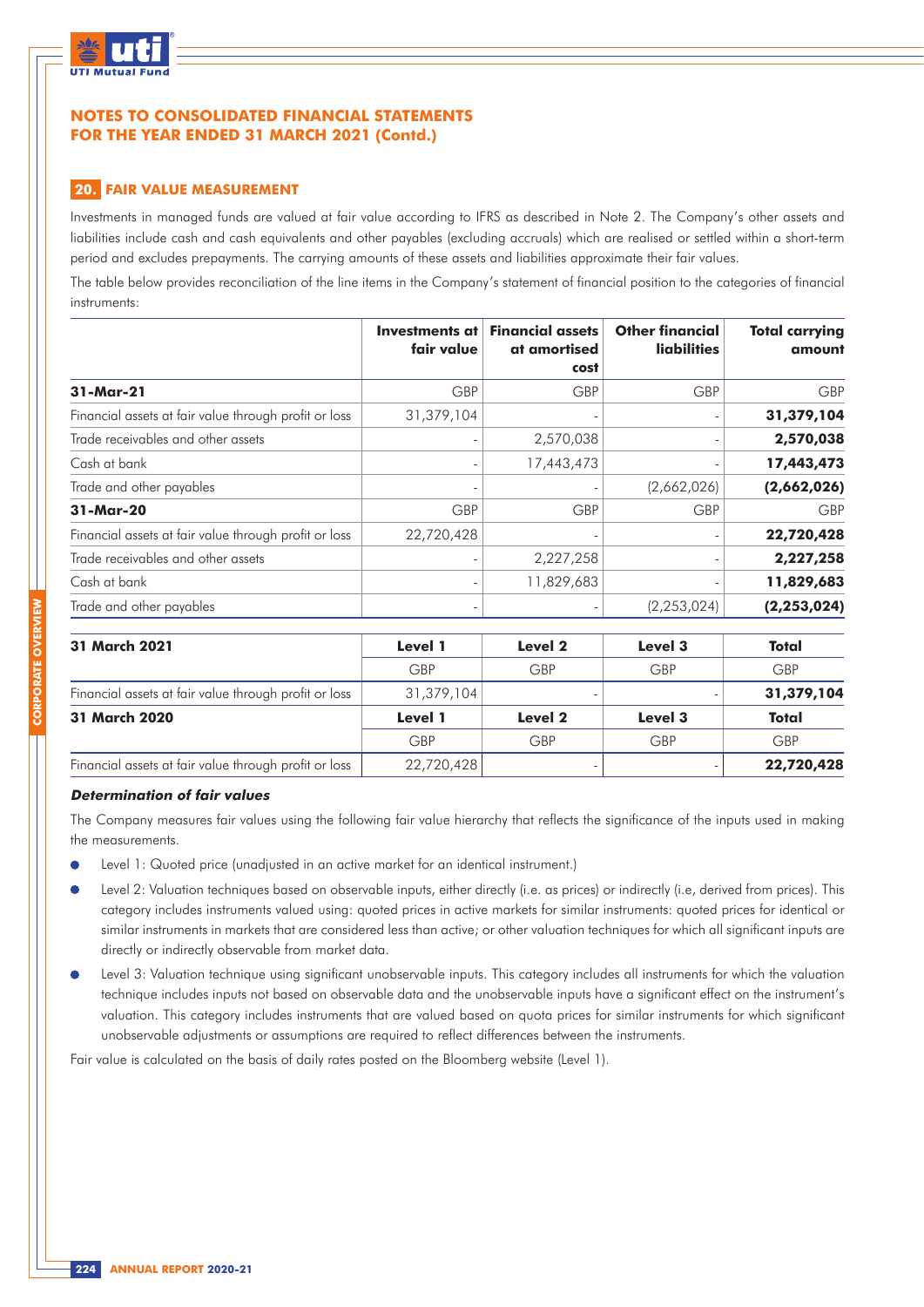#### **21. FINANCIAL RISK MANAGEMENT OBJECTIVES & POLICIES**

The Directors consider that their main risk management objective is to monitor and mitigate material risks, which they consider including credit risk, liquidity risk, interest rate risk, market price risk and foreign currency risk.

Several procedures are in place to enable material risks to be adequately managed. These include preparation and review of annual forecasts and monthly management accounts. For the current period there is no concentration of risk observed by the management.

The key risks are summarised below:

#### **(a) Credit risk**

Credit risk is the risk that a counterparty will not meet its obligations under a financial instrument or customer contract, leading to a financial loss. The Group is exposed to credit risk from its operating activities (primarily trade receivables) and from its financing activities, including deposits with banks and financial institutions, foreign exchange transactions and other financial instruments. IFRS 9 requires impairment loss allowances to be recognised at an amount equal to either 12-month expected credit loss (ECL) ('stage 1 ECLs) or lifetime ECLs. 12 months ECLs are the ECLs that result from all possible default events that are possible within 12 months after reporting date. 'Stage 2' ECLs are lifetime ECLs that are recognised where there has been a significant increase in credit risk of the financial instrument and 'stage 3' ECLs are lifetime ECLs that are recognised where the financial instruments is considered to be credit impaired.

(i) Exposure to credit risk

At the end of the reporting period, the Company's maximum exposure to credit risk is represented by the carrying amount of each class of financial assets recognised in the statement of financial position.

(ii) Financial assets that are neither past due nor credit impaired

Trade and other debtors that are neither past due nor credit impaired are with credit worthy debtors with good payment record with the Company. The Company derives its main source of revenue from providing fund management services to its affiliates. Exposure to credit risk arising from related party transactions is minimal as these affiliates are of good credit standing. Cash and bank balances of the group comprises of cash and deposits placed with major international banks.

(iii) Financial assets that are either past due or impaired

There is no financial asset that is either past due or credit impaired or would be otherwise require a material loss allowance under the ECL model as 31 March 2021 and 31 March 2020.

#### **(b) Liquidity risk**

Liquidity risk is the risk that the Company will encounter difficulty in meeting financial obligations due to shortage of funds. The Company's exposure to liquidity risk arises primarily from mismatches of the maturities of financial assets and liabilities.

The Company's policy on liquidity risk management is to maintain sufficient cash and the availability of funding. Cash balances and forecast cash movements are reviewed on a regular basis, bank reconciliations are prepared and reviewed daily and management accounts are prepared and reviewed monthly to ensure that the Company maintains adequate working capital. The Company's financial assets are short-term in nature which mitigates the risk of default on financial obligations. At the end of the reporting period, all of the Company's financial liabilities will mature in less than one year based on the carrying amount reflected in the financial statements.

The table below summarises the maturity profile of the Group's financial liabilities based on contractual undiscounted payments.

|                                 | Less than 3 months /<br>On demand | 3 to 12<br>months | 1 to $51$<br>years | $> 5$ years              | Total     |
|---------------------------------|-----------------------------------|-------------------|--------------------|--------------------------|-----------|
| <b>Year ended 31 March 2021</b> |                                   |                   |                    |                          |           |
| Trade & other payables          | 2,343,954                         | 250,096           | 67.976             | $\overline{\phantom{0}}$ | 2,662,026 |
| <b>Year ended 31 March 2020</b> |                                   |                   |                    |                          |           |
| Trade & other payables          | 2,087,110                         | 77,539            | 88,375             | $\overline{\phantom{0}}$ | 2,253,024 |

(Amounts in GBP)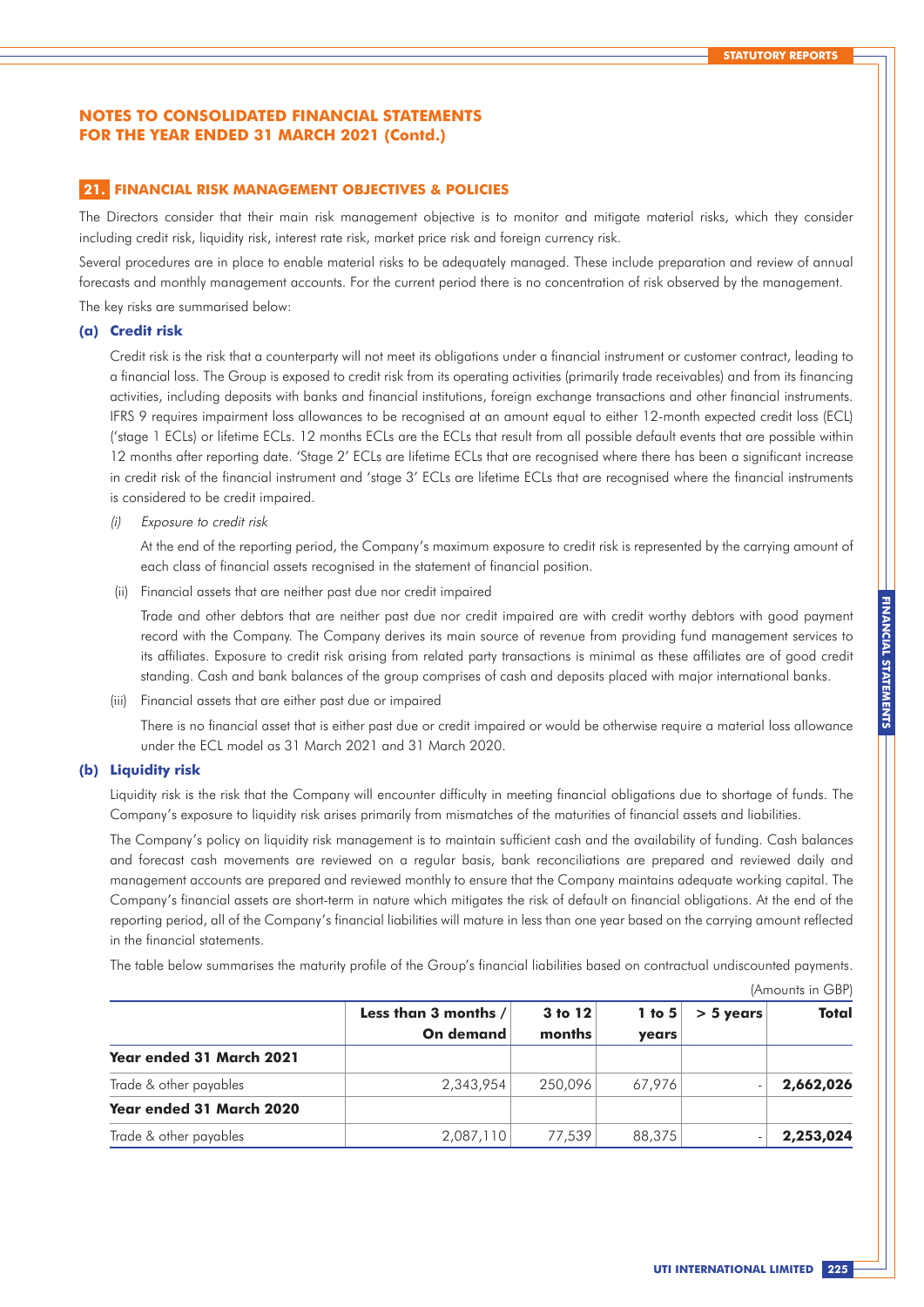

#### **(c) Interest rate risk**

Interest rate risk is the risk that the fair value or future cash flows of the Company's financial instruments will fluctuate because of changes in market interest rates. The Company's income and operating cash flows are substantially independent of changes in market interest rates. The Company's interest-bearing assets are cash deposits placed with banks of GBP 9,048,925 as at 31 March 2021 and GBP 5,207,870 as at 31 March 2020 and cash at bank of GBP 8,394,548 as at 31 March 2021 and GBP 6,621,813 as at 31 March 2020. The Company's policy is to maximise the returns on these interest-bearing assets. The Company does not have any borrowings. Directors have deemed the sensitivity risk to be immaterial.

#### **(d) Currency risk**

Currency risk is the risk that the value of a financial instrument will fluctuate due to changes in foreign exchange rates. The Company's financial exposure is denominated in various other currencies shown in the currency profile below. Consequently, the Company is exposed to the risk that the exchange rate of these currencies relative to GBP may change in a manner, which has a material effect on the reported values of its assets denominated in GBP.

The currency risk profile of the Company's net financial exposure is summarised below:

|                            | <b>Financial exposure</b>               |            |  |
|----------------------------|-----------------------------------------|------------|--|
|                            | 31 March 2021 l<br><b>31 March 2020</b> |            |  |
|                            | <b>GBP</b>                              | <b>GBP</b> |  |
| United States Dollar (USD) | 11,357,739                              | 8,471,091  |  |
| Japanese Yen (JPY)         | 241,281                                 | 331,034    |  |

#### **Sensitivity analysis for currency risk:**

The sensitivity analysis shows how the value of a financial instrument will fluctuate due to changes in foreign exchange rates against the GBP, the functional currency of the Company.

|            | <b>Change in currency</b> | <b>Effect on profit before tax</b> |                      |
|------------|---------------------------|------------------------------------|----------------------|
|            | $+/-$                     | 31 March 2021                      | <b>31 March 2020</b> |
|            |                           | <b>GBP</b>                         | <b>GBP</b>           |
| <b>USD</b> | 5%                        | 567,887                            | 423,555              |
| JPY        | 10%                       | 24,128                             | 33,103               |

#### **(e) Market price risk**

Market price risk is the risk that the fair value or future cash flows of the Company's financial instruments will fluctuate because of changes in market prices. The Company is exposed to equity price risk arising from its investment in quoted equity securities. These instruments are classified as financial assets at fair value through Profit or loss. The Company's objective is to manage investment returns and equity price risk using a mix of investment grade shares with steady dividend yield and noninvestment grade shares with higher volatility.

#### **Sensitivity analysis for equity price risk:**

At the end of the reporting period, if the share prices of the equity securities had been 10% higher/lower with all other variables held constant, the Company's income statement would have been GBP 3,137,799 as at 31 March 2021 and GBP 2,271,932 as at 31 March 2020 higher/lower, arising as a result of an increase/decrease in the fair value of equity securities classified as financial assets at fair value through profit or loss.

#### **22. CAPITAL MANAGEMENT**

The primary objective of the Company's capital management is to ensure that it maintains a strong credit position and healthy capital ratios in order to support its business and maximize shareholder value.

The Company manages its capital structure and makes adjustments to it, in light of changes in economic conditions. To maintain or adjust the capital structure, the Company may adjust dividend payment to shareholders, or issue shares, or extend the payment period for the supplier (Investment Advisors) or accelerate receipt from the debtors (Funds which the Company manages).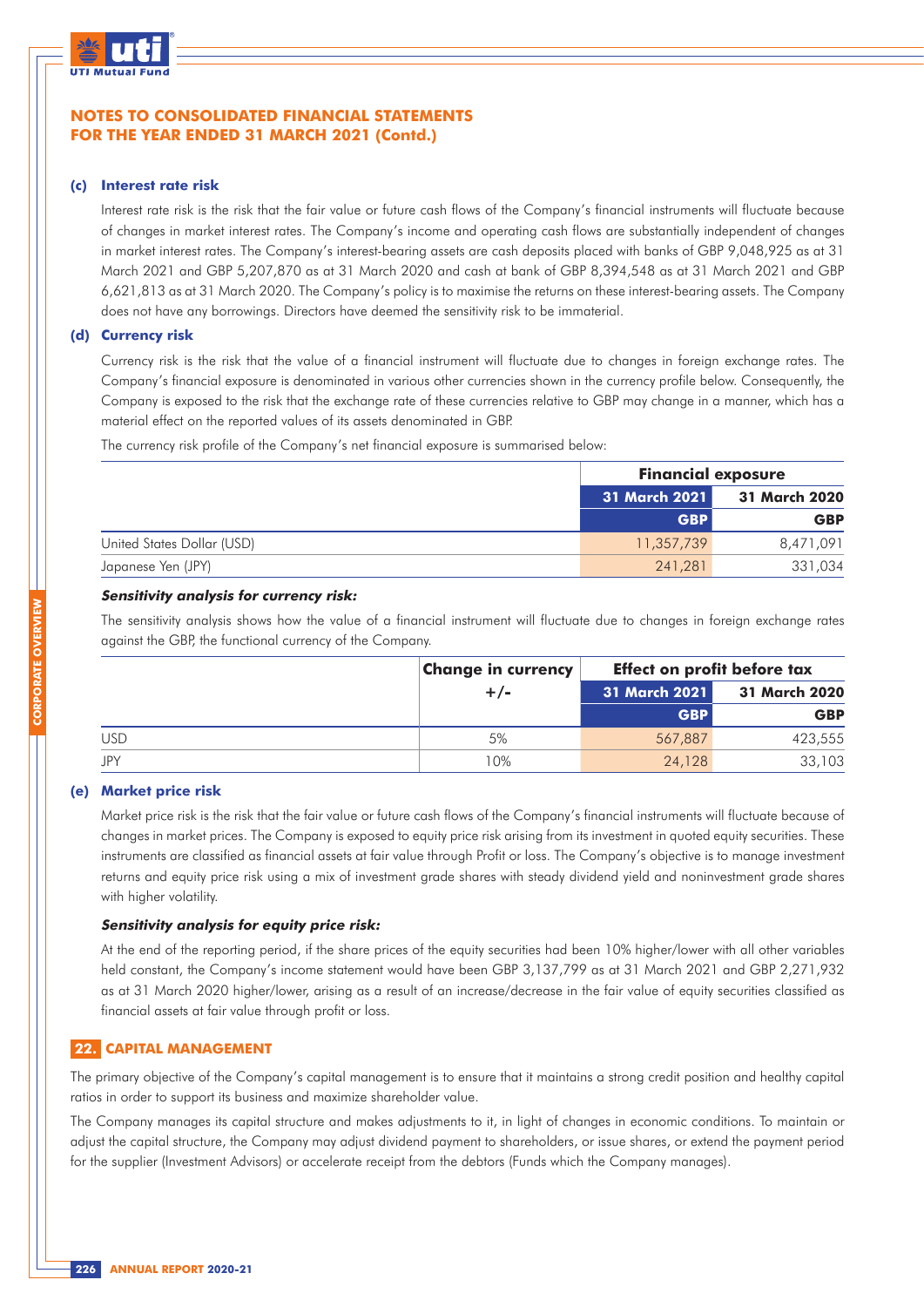#### **23. IMMEDIATE AND ULTIMATE HOLDING COMPANY**

The Group's immediate holding Company is UTI Asset Management Company Limited, a Company incorporated in Mumbai, India. The shareholders of the immediate holding Company as on 31 March 2021 are State Bank of India (9.99%), Bank of Baroda (9.99%), Life Insurance Corporation of India (9.99%), Punjab National Bank (15.24%), and T Rowe Price International Ltd (23%). Neither the entity owners nor any other have the power to amend the financial statements after its issuance.

# **24. OTHER MATTERS**

SEBI has issued show cause notices dated (i) 26 June 2019 under the SEBI Act ("First SCN"); (ii) September 13, 2019 under the Securities and Exchange Board of India (Procedure for Holding Inquiry and Imposing Penalties) Rules, 1995 ("Inquiry Rules SCN"); and (iii) 13 September 2019 under the SEBI Intermediaries Regulations ("Intermediaries Regulations SCN"), and together with the First SCN and the Inquiry Rules SCN, the "SCNs"), to India Debt Opportunities Fund ("IDOF"), a fund managed by UTI International Limited, which is registered as a Category II FPI under the SEBI FPI Regulations, in relation to the India Debt Opportunities Fund Scheme ("IDOF Scheme").

IDOF has responded to the First SCN and the Intermediaries Rules SCN, among others, denying all the allegations. Further, IDOF has responded to the Inquiry Rules SCN requesting SEBI to provide legible copies of certain documents and requesting that the proceedings under the Inquiry Rules SCN be kept in abeyance until the conclusion of the proceedings under the First SCN. Pursuant to the SCNs, SEBI has directed IDOF to, among others, show cause as to why directions to disgorge the allegedly undue profit of INR 244.34 million should not be issued to IDOF, and why action under the SEBI Intermediaries Regulations and the Securities and Exchange Board of India (Procedure for Holding Inquiry and Imposing Penalties) Rules, 1995 should not be taken against IDOF. Order is yet to be passed. IDOF Ltd. has through its lawyers filed detailed replies to the SCNs denying all the allegations including any non-compliances. In the assessment of the management of IDOF Ltd., the SCNs including the proposed penalties/actions should not sustain. Therefore, no provision or contingent liability has been recorded in the financial statements of UTI International Ltd as management have assessed the probability of there being an outflow of economic resources for UTI International Ltd as remote. No SCNs have been issued to UTI International.

#### **25. SHARE-BASED PAYMENT TRANSACTIONS**

The holding Company UTI Asset Management Company Limited has introduced an Employee Stock Option Scheme called the "UTI AMC Employee Stock Option Scheme -2007". Few Employees from its subsidiaries were granted options. The vesting of the options is from expiry of one year from grant date till four years from grant date as per Plan. Under the scheme, 70,851 equity shares have been granted to the eligible employees of the companies UTI International Limited and subsidiary UTI International (Singapore) Private Limited and each option entitles the holder thereof to apply for and be allotted no of Equity Share granted of the Company having face value of INR 10 each for an exercise price of INR 728/- during the exercise period (share option valuation of GBP 56,925). Vesting of the options shall take place over a maximum period of 3 years with a minimum vesting period of 1 year from the date of grant i.e. 16 December 2019. The exercise period would be maximum of 4 years from the date of vesting of options.

| <b>ESOS 2007</b>                                      |
|-------------------------------------------------------|
| 16/12/2019                                            |
| INR 728 (GBP 7.67)                                    |
| INR 728 (GBP 7.67)                                    |
|                                                       |
|                                                       |
| 6.33%                                                 |
| INR 5 per share (GBP 0.05 per share)                  |
| 4 Years (mid - way between option vesting and expiry) |
| 39.78%                                                |
| INR 276 (GBP 2.91)                                    |
|                                                       |

### **Employee stock option scheme (Equity settled)**

• - Amount converted into GBP @ 94.9645 (16.12.2019)